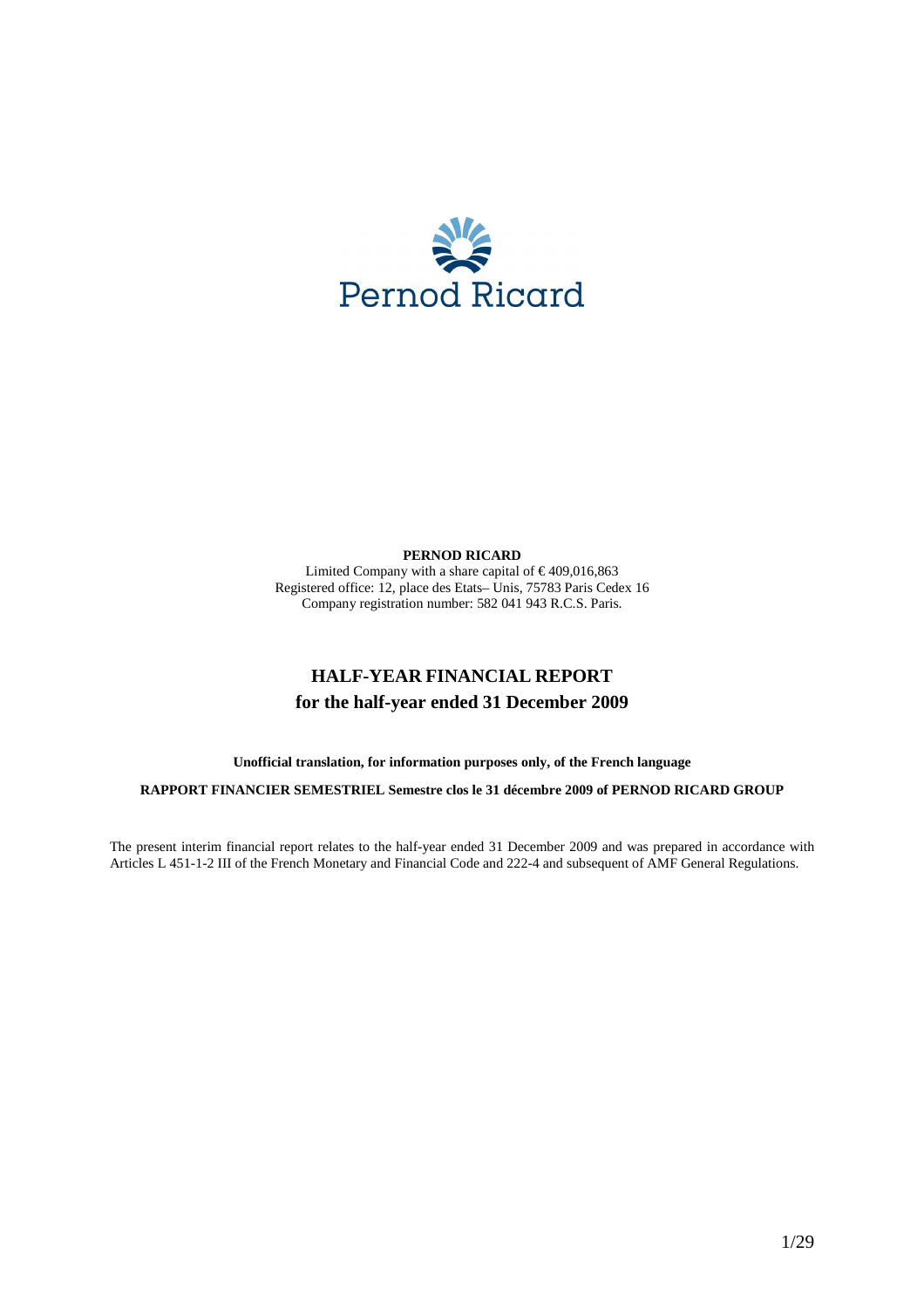# **CONTENTS**

|      | Certification by the person assuming responsibility for the half-year financial report |    |
|------|----------------------------------------------------------------------------------------|----|
| Н.   | Half-year activity report                                                              |    |
| III. | Condensed consolidated interim financial statements                                    |    |
| IV.  | Statutory auditors' report on the consolidated half-year financial information         | 32 |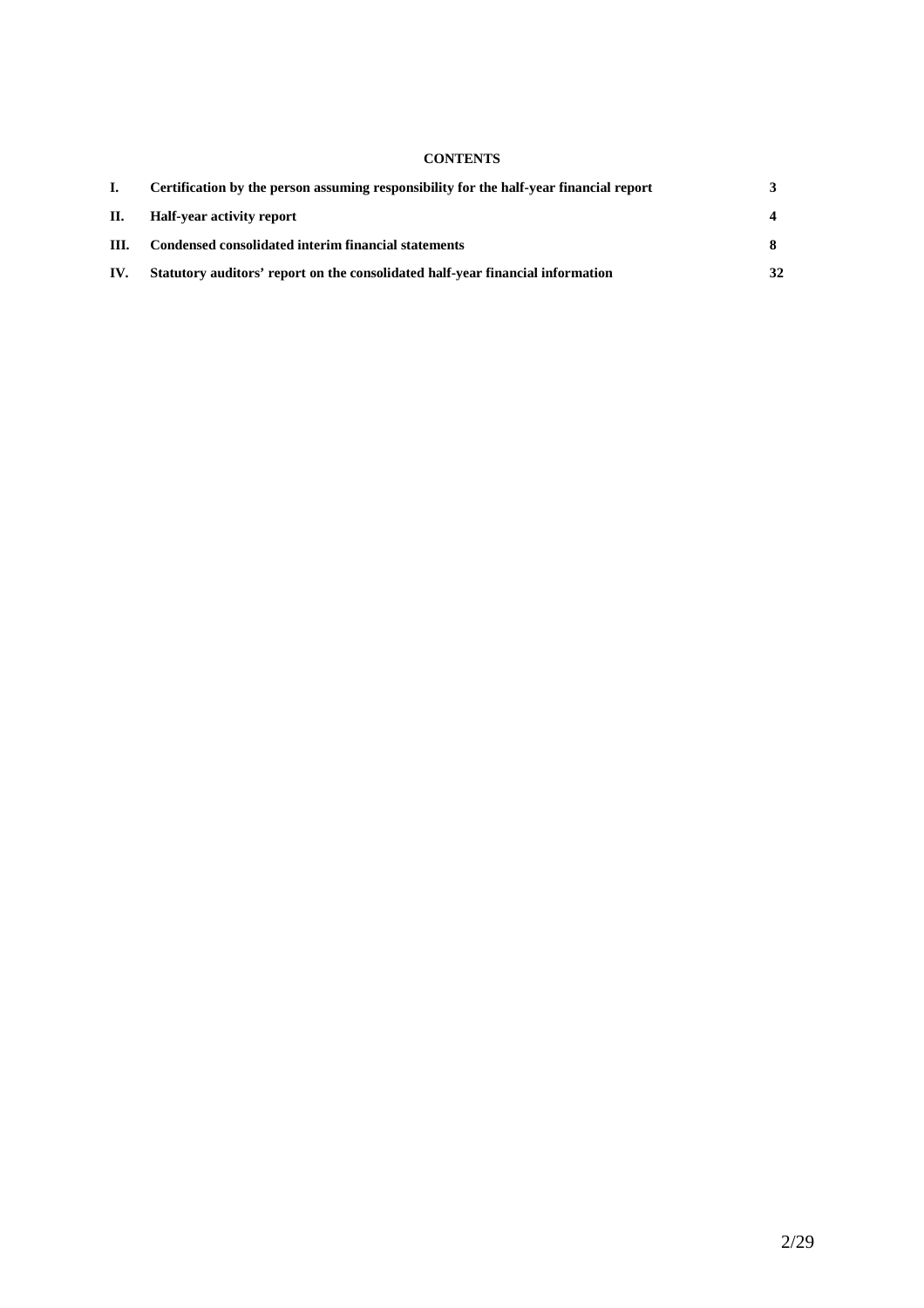# **I. Certification by the person assuming responsibility for the half-year financial report**

I certify that to the best of my knowledge the condensed financial statements included in this document have been prepared in accordance with the applicable accounting standards and present a true picture of the assets, financial situation and results of all the companies included within the Pernod Ricard Group, and that the enclosed half-year activity report is a true reflection of the important events arising in the first six months of the financial year and their impact on the annual financial statements, a statement of the principal transactions between related parties, as well as a description of the principal risks and uncertainties for the remaining six months of the financial year.

Pierre Pringuet

Chief Executive Officer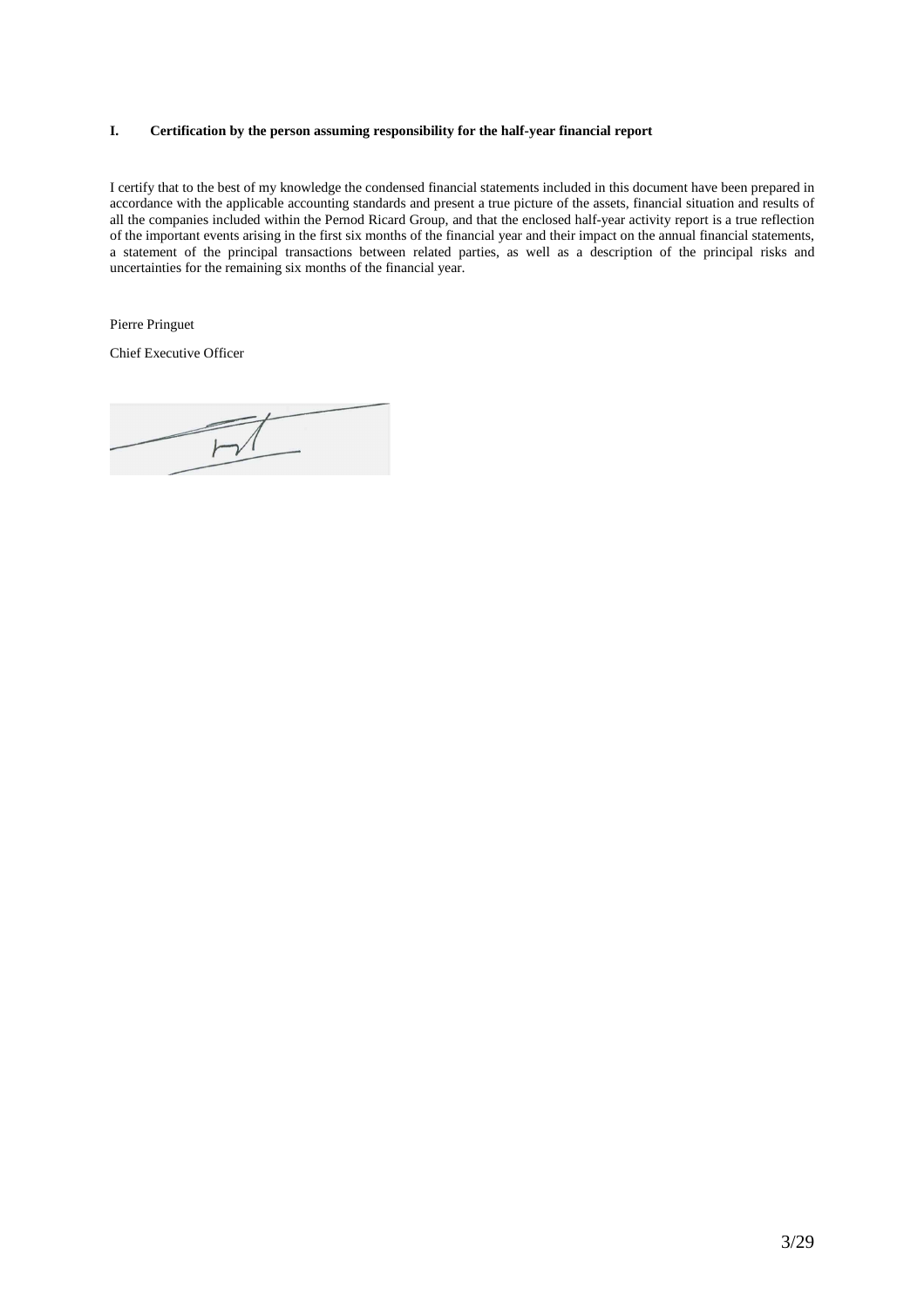# **II. Half-year activity report**

## **Significant events of the period**

On 27 July 2009, the Group sold coffee liqueur brand Tia Maria to Illva Saronno for €125 million.

# **Key figures and business analysis**

### **1. Profit from recurring operations**

|                                                      |                        |                        | Organic growth  |         |
|------------------------------------------------------|------------------------|------------------------|-----------------|---------|
| $(\epsilon$ million)                                 | 31/12/2008<br>6 months | 31/12/2009<br>6 months | In M $\epsilon$ | In $%$  |
|                                                      | 4,212                  | 3789                   | (121)           | (3)%    |
|                                                      | 2,503                  | 2 2 6 3                | (41)            | (2)%    |
| Contribution after advertising and promotional (A&P) |                        |                        |                 |         |
|                                                      | 1.772                  | 1 621                  | $\mathbf{r}$    | 0%      |
|                                                      | 1.196                  | 1 062                  | (4)             | $(0)$ % |

In a context of a global economic crisis, impacted by a strong increase in unemployment, particularly in Europe and North America, the semester ended as of 31 December 2009 has shown a good resilience of the Group's operations, with an operating margin almost stable at 28.0%, despite continuing strong advertising and promotion expenditures on brands and a favourable trends in foreign exchange rates.

Consolidated net sales amounted to €3,789 million as of 31 December 2009, a 10% decrease on an historical basis and a 3% decrease in organic growth. This decrease reflects difficult market situations in Europe and North America, partially off set by the dynamism of emerging markets and a good resilience of operations in France.

The contribution after advertising and promotion expenses amounted to  $\epsilon$ 1,621 million at 31 December 2009, decreasing by 9%, with a stable organic growth.

Profit from recurring operations decreased by 11% on an historical basis, but remained stable at perimeter and constant foreign exchange rates. This resilience stemmed from the improvement of margins related to a favourable mix/product, the slight decrease in publi-promotional expenses and a good control of structure costs.

## **2. Analysis of first half-year operations**

#### **Net sales and volumes**

Net sales decreased by 10% from €4,212 million at 31 December 2008 to €3,789 million at 31 December 2009. This variation stemmed from:

- Negative organic growth of 3%,
- Negative impact of change in scope of consolidation of 3%, representing €(119) million, mainly related to the termination of the distribution of Stolichnaya vodka and to the disposals of Wild Turkey bourbon and of Tia Maria liquor.
- Negative currency effect of 4%, mainly related to the devaluations of American dollar and Mexican peso and to taking into consideration the decline of the foreign exchange rate corresponding to the exchange rate noticed by the Group in Venezuela.

### **Contribution after A&P expenses**

The contribution after advertising and promotion expenses is stable in terms of organic growth, with the following geographic breakdown:

#### Asia/rest of the world

Asia/rest of the world recorded organic growth of +5% of its contribution after advertising and promotion expenses, driven by China with Martell, India with local whisky brands and Absolut vodka growth towards the region. South Korea, Thaïland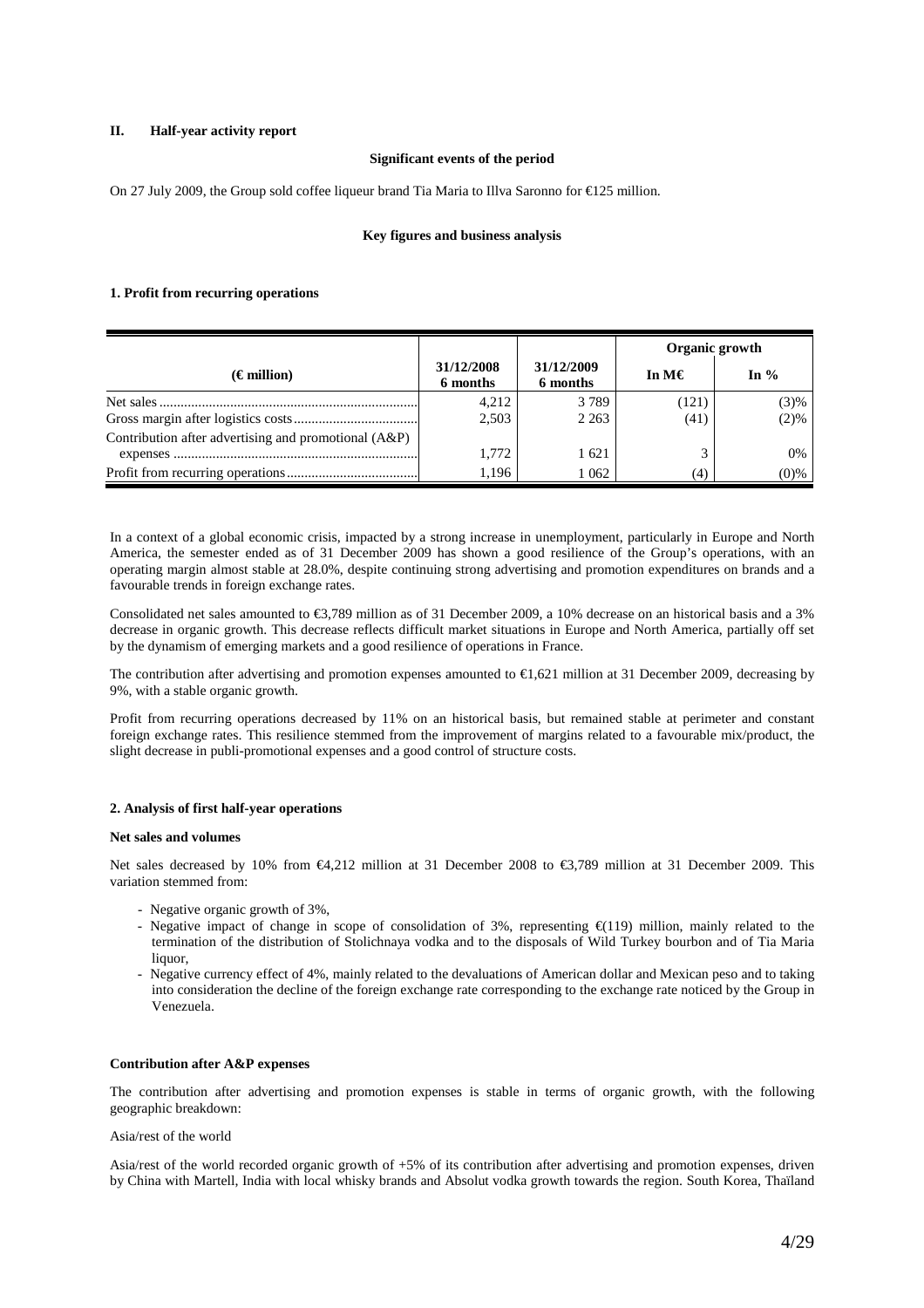and Duty free markets which have faced some difficulties during the period, have improved their performance during the second quarter. This region has once again benefited from a favourable mix/price increase impact and has increased its profitability.

The Americas recorded stable organic growth of their contribution after advertising and promotion expenses, with a dynamism of Latin America but a more difficult situation in North America.

Europe recorded a negative 4% organic growth of its contribution after advertising and promotion expenses, with difficult situations, particularly in Spain, the United Kingdom and Ireland. In Eastern and Central Europe, although the activity has slowdown during the period, there was an improvement trend during the second quarter.

The contribution after advertising and promotion expenses of France increased by 3% in terms of organic growth, thanks in particular to the Ricard, Absolut, Chivas and Havana Club brands.

### **Operations by geographic region**

France:

|                      |                        |                        | Organic growth |         |
|----------------------|------------------------|------------------------|----------------|---------|
| $(\epsilon$ million) | 31/12/2008<br>6 months | 31/12/2009<br>6 months | In M€          | In $\%$ |
|                      | 404                    | 397                    |                | (2)%    |
|                      | 288                    | 291                    |                | 0%      |
|                      | 195                    | 202                    |                | 3%      |
|                      | 111                    | 116                    |                | 4%      |

Europe:

|                      |                        |                        | Organic growth  |          |
|----------------------|------------------------|------------------------|-----------------|----------|
| $(\epsilon$ million) | 31/12/2008<br>6 months | 31/12/2009<br>6 months | In M $\epsilon$ | In $%$   |
|                      | 1,497                  | 1.247                  | (134)           | $(10)\%$ |
|                      | 837                    | 715                    | (49)            | $(6)$ %  |
|                      | 628                    | 543                    | (21)            | (4)%     |
|                      | 411                    | 338                    | (21)            | (5)%     |

Americas:

|                      |                        |                        | Organic growth  |        |
|----------------------|------------------------|------------------------|-----------------|--------|
| $(\epsilon$ million) | 31/12/2008<br>6 months | 31/12/2009<br>6 months | In M $\epsilon$ | In $%$ |
| Net sales            | 1,181                  | 1.000                  |                 | (1)%   |
|                      | 736                    | 621                    |                 | 1%     |
|                      | 537                    | 449                    |                 | $0\%$  |
|                      | 387                    | 302                    | (8)             | (2)%   |

Asia and rest of the world:

|                      |                        |                        | Organic growth  |        |
|----------------------|------------------------|------------------------|-----------------|--------|
| $(\epsilon$ million) | 31/12/2008<br>6 months | 31/12/2009<br>6 months | In M $\epsilon$ | In $%$ |
|                      | 1,130                  | 1,145                  | 28              | 3%     |
|                      | 641                    | 635                    |                 | 0%     |
|                      | 412                    | 426                    | 19              | 5%     |
|                      | 288                    | 305                    | 21              | 8%     |

#### **Profit from recurring operations**

Profit from recurring operations decreased by 11%, being a stable organic growth. The gross margin rate noticeably improved at constant exchange rate, thanks to a mix/product improvement. The advertising and promotion expenditures continued and the publi-promotional investments over net sales ratio remained stable at 17% over the period. The structure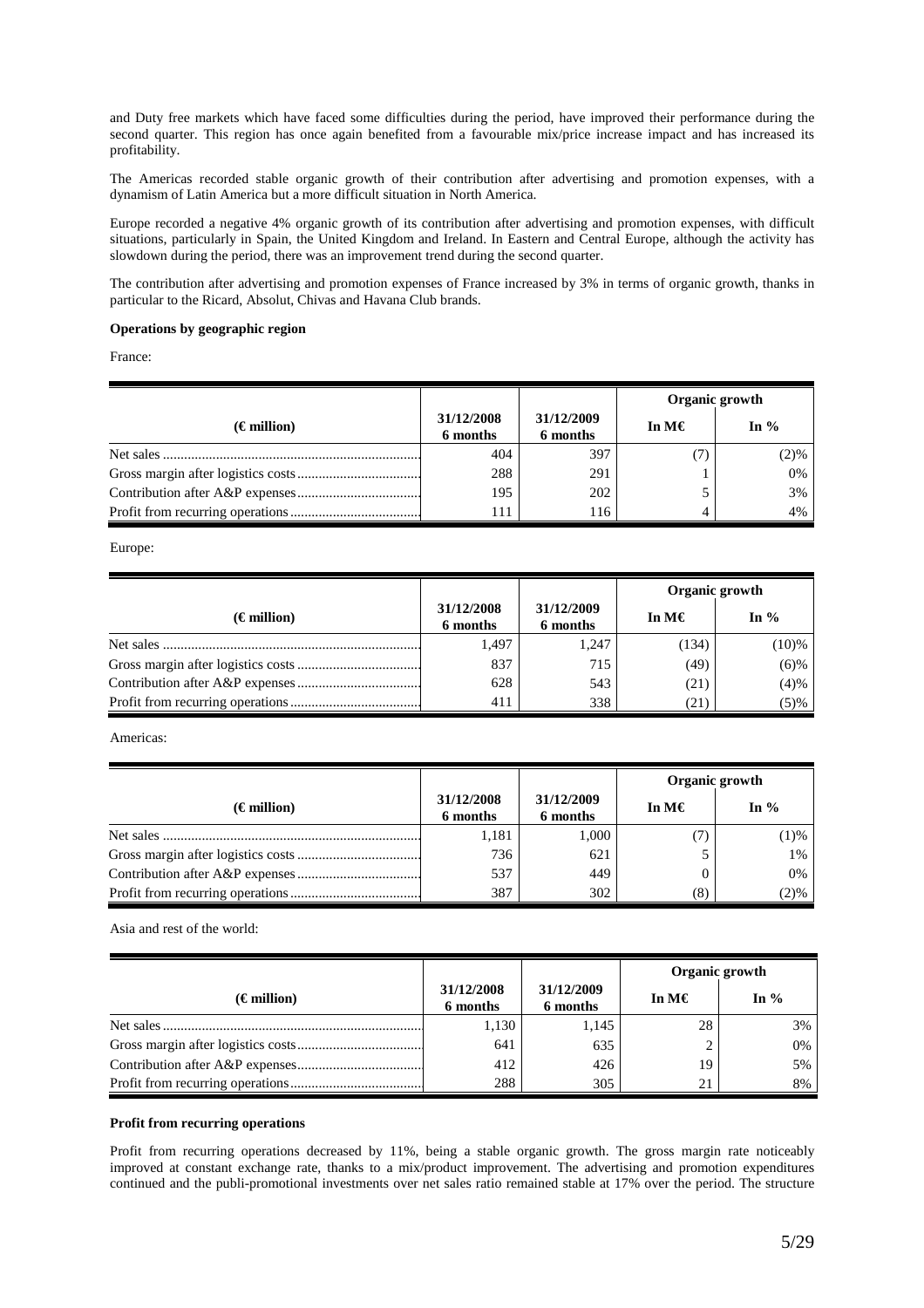costs over net sales ratio decreased slightly because of a slight decrease in the operations and of the development of the sales network in high potential emergent markets.

The profit from recurring operations over net sales ratio slightly decreased by 40 basis points, from 28.4% at 31 December 2008 to 28.0% at 31 December 2009.

# **Group share of net profit from recurring operations**

|                                                                              | 31/12/2008<br>6 months | 31/12/2009<br>6 months |
|------------------------------------------------------------------------------|------------------------|------------------------|
| $(\epsilon$ million)                                                         |                        |                        |
|                                                                              | 1,196                  | 1,062                  |
| Interest (expenses) income from recurring operations                         | (339)                  | (246)                  |
| Corporate income tax on recurring operations                                 | (169)                  | (157)                  |
| Net profit from discontinued operations, minority interests and share of net |                        |                        |
|                                                                              | (3)                    | (10)                   |
| Group share of net profit from recurring operations                          | 685                    | 648                    |

#### **1. Net financial expense from recurring operations**

Financial income (expense) from recurring operations amounted to  $\epsilon$ (246) million at 31 December 2009, compared to  $\epsilon$ (339) million at 31 December 2008. This strong reduction in financial charges resulted from the decrease in the cost of debt, which dropped by  $\text{\textsterling}101$  million to  $\text{\textsterling}$ (219) million at 31 Deember 2009. This decrease primarily stemmed from the reduction in the weighted average cost of debt of 4.15% over the period as compared to 5% last year and to the decrease in net debt, related to the share capital increase of €1 billion subscribed on 14 May 2009, to the strong generation of cash flows as well as to the disposals of Wild Turkey bourbon and Tia Maria liquor.

### **Indebtedness**

Net debt was €10,323 million at 31 december 2009. The trend of the self-financing capacity is in line with the operating profit growth. In addition, the good management of net working capital needs and the development of programmes to sell receivables and the reduction of financing costs contributed to the significant decrease in net debt.

# **2. Corporate income tax on recurring operations**

Corporate income tax on recurring operations amounted to  $\epsilon$ (157) million, being a tax rate of 19.3%.

#### **3. Group share of net profit from recurring operations**

Group share of net profit from recurring operations amounted to €648 million at 31 December 2009, being a decrease of 5%, but it would have increased by +6% at constant foreign exchange rate.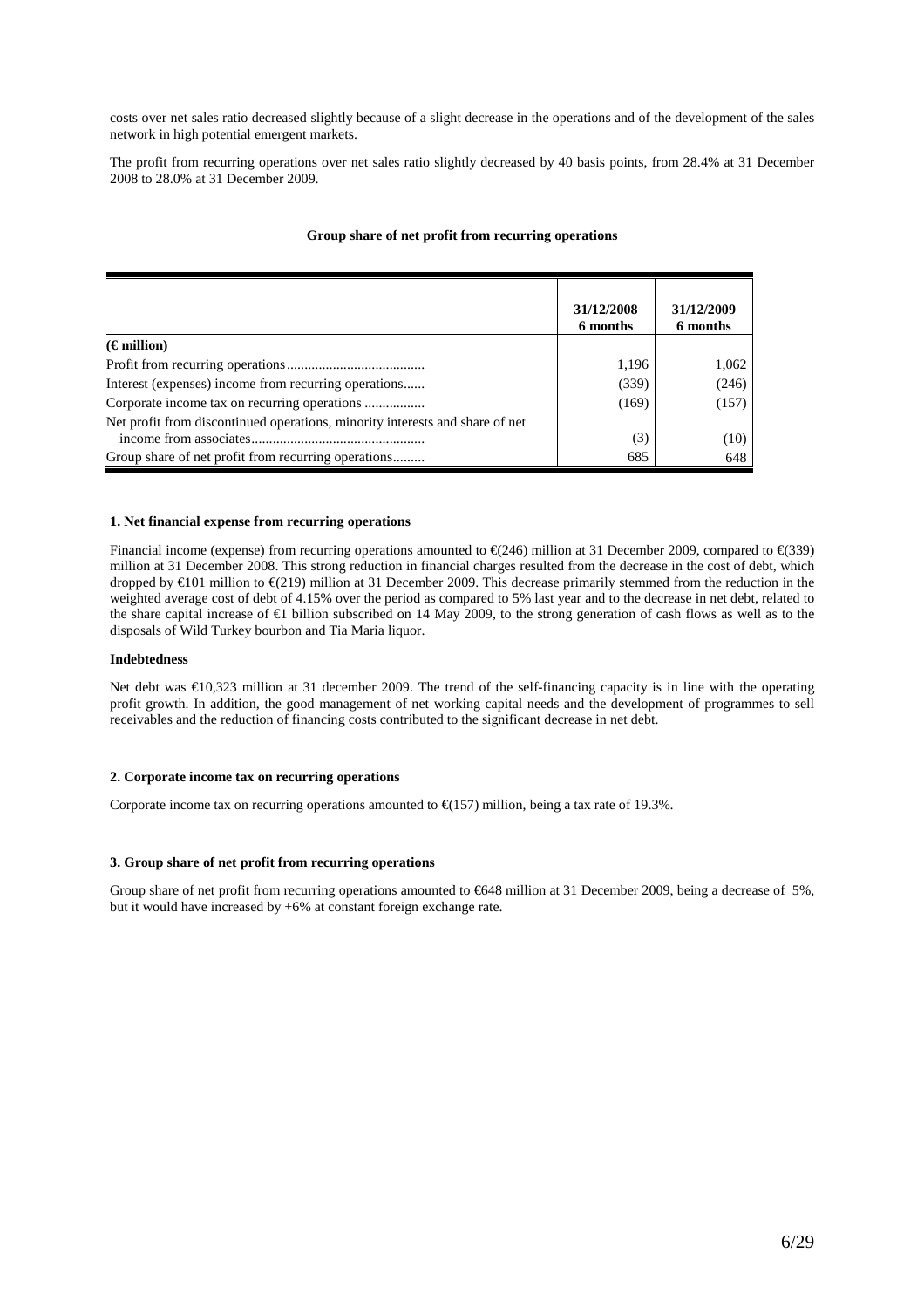#### **Group share of net profit**

|                                                                              | 31/12/2008<br>6 mois | 31/12/2009<br>6 mois |
|------------------------------------------------------------------------------|----------------------|----------------------|
| $(\epsilon$ million)                                                         |                      |                      |
|                                                                              | 1.196                | 1.062                |
|                                                                              | (133)                | (93)                 |
|                                                                              | 1.063                | 969                  |
| Interest (expenses) income from recurring operations                         | (339)                | (246)                |
|                                                                              | (46)                 | 18                   |
|                                                                              | (59)                 | (126)                |
| Net profit from discontinued operations, minority interests and share of net |                      |                      |
|                                                                              | (3)                  | (10)                 |
|                                                                              | 615                  | 604                  |

## **1. O**t**her operating income and expenses**

Other operating income and expenses amounted to a negative €93 million at 31 December 2009 and included:

- Net losses on disposals of assets of €51 million,
- Net restructuring expenses of €15 million,
- Other non recurring income and expenses of  $\epsilon$ (27) million.

### **2. Group share of net profit**

Group share of net profit was €604 million, a decrease of 2%.

# **Net result and retained earnings of the Parent company**

The net result and retained earnings of the Parent company, Pernod Ricard S.A., amounted to, respectively, €31 million and €1,326 million at 31 December 2009.

#### **Major risks and uncertainties for the second half of the financial year**

The major risks and uncertainties Pernod Ricard Group faces are listed under chapter "Risk management" of the 2008/09 reference document, available from the website of the Autorité des Marchés Financiers or from the Pernod Ricard website.

This risk analysis remains valid for the assessment of major risks over the second half of the financial year.

# **Outlook**

The results of the first half-year ended 31 December 2009 were in line with our expectations. The perspectives for the second semester are more favourable because of improvements in trends noticed during the second quarter and a smaller comparative basis, due to heavy destocking from our clients between January and March 2009.

#### **Main related-party transactions**

Information related to related parties transactions are detailed in note 18 of the notes to the condensed consolidated interim financial statements included in this document.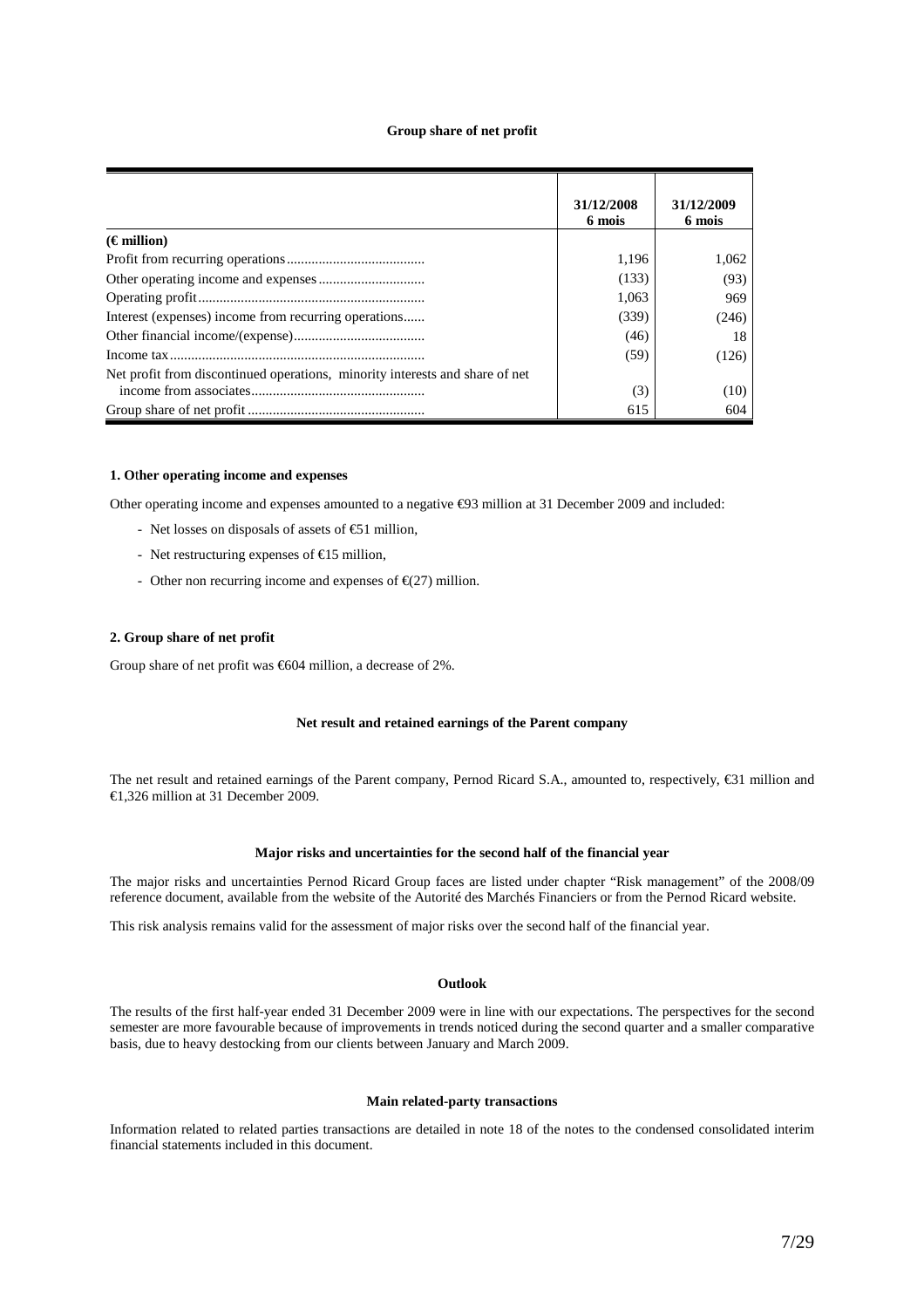# **III. Condensed consolidated interim financial statements**

| $(\epsilon$ million)                                         | 31/12/2008 | 31/12/2009 | <b>Notes</b> |
|--------------------------------------------------------------|------------|------------|--------------|
|                                                              |            |            |              |
|                                                              | 4,212      | 3,789      |              |
|                                                              | (1,710)    | (1,526)    |              |
|                                                              | 2,503      | 2,263      |              |
|                                                              | (731)      | (642)      |              |
|                                                              | 1,772      | 1,621      |              |
|                                                              | (576)      | (559)      |              |
|                                                              | 1,196      | 1,062      |              |
|                                                              | (133)      | (93)       | 6            |
|                                                              | 1,063      | 969        |              |
|                                                              | (398)      | (234)      |              |
|                                                              | 13         | 6          |              |
|                                                              | (385)      | (228)      | 5            |
|                                                              | (59)       | (126)      | 7            |
|                                                              | (1)        |            |              |
|                                                              | 618        | 615        |              |
|                                                              | 8          | $\theta$   |              |
|                                                              | 625        | 615        |              |
| Including:                                                   |            |            |              |
|                                                              | 11         | 11         |              |
| - Attributable to equity holders of the parent               | 615        | 604        |              |
|                                                              | 2.60       | 2.30       | 8            |
|                                                              | 2.58       | 2.28       | 8            |
|                                                              |            |            |              |
| Net earnings per share from continuing operations (excluding | 2.57       | 2.30       | 8            |
| Net earnings per share from continuing operations (excluding | 2.55       | 2.28       | 8            |

# **Consolidated income statement.**

(1) In accordance with IAS 33 (Earnings per share), the earnings per share as of 31 December 2008 has been restated to take into account:

- the bonus share grant of one share for 50 shares held on 18 November 2009,

- the capital increase with preferential subscription rights held on 14 May 2009.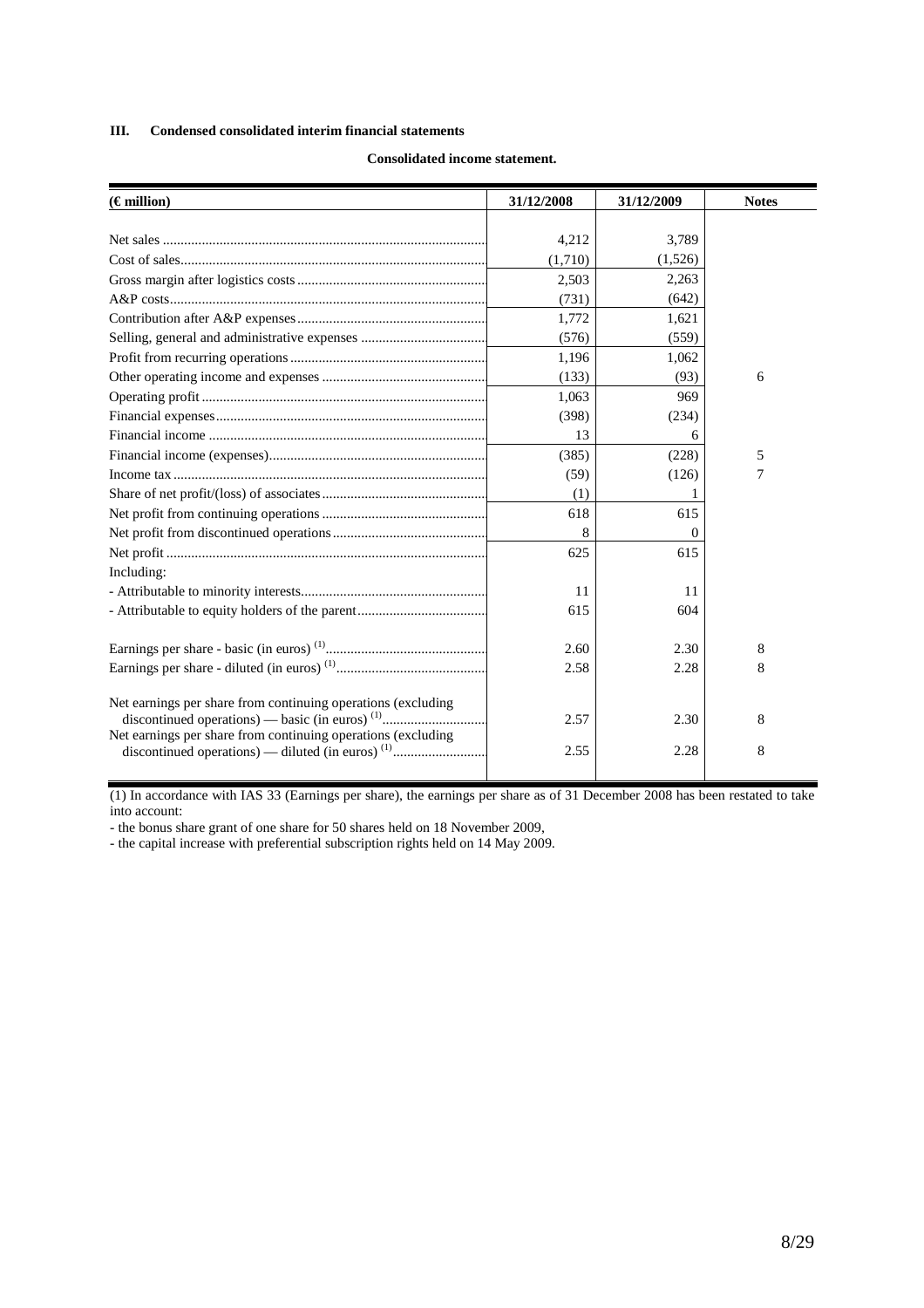| Statement of comprehensive income. |  |
|------------------------------------|--|
|------------------------------------|--|

| $(\epsilon$ million)                                                           | 31/12/2008 | 31/12/2009 |
|--------------------------------------------------------------------------------|------------|------------|
| Net profit for the period                                                      | 625        | 615        |
| Net investment hedges                                                          |            |            |
| Amounts recognised in shareholders' equity                                     | (956)      | 27         |
| Amount recycled in net profit                                                  |            |            |
| Cash flow hedges                                                               |            |            |
| Amounts recognised in shareholders' equity                                     | (276)      | 94         |
| Amount recycled in net profit                                                  | (31)       | (89)       |
| Available-for-sale financial assets                                            |            |            |
| Unrealized gains and losses recognised in shareholders' equity                 |            |            |
| Amount removed from equity and included in profit/loss<br>following a disposal |            |            |
| Exchange differences                                                           | 47         | 18         |
| Tax on items recognised directly in shareholders' equity                       | 153        | $\Omega$   |
| Components of other comprehensive income, net of tax                           | (1,063)    | 49         |
| Statement of comprehensive income                                              | (438)      | 664        |
| Including:                                                                     |            |            |
| - Attributable to equity holders of the Parent                                 | (449)      | 649        |
| - Attributable to minority interests                                           | 11         | 15         |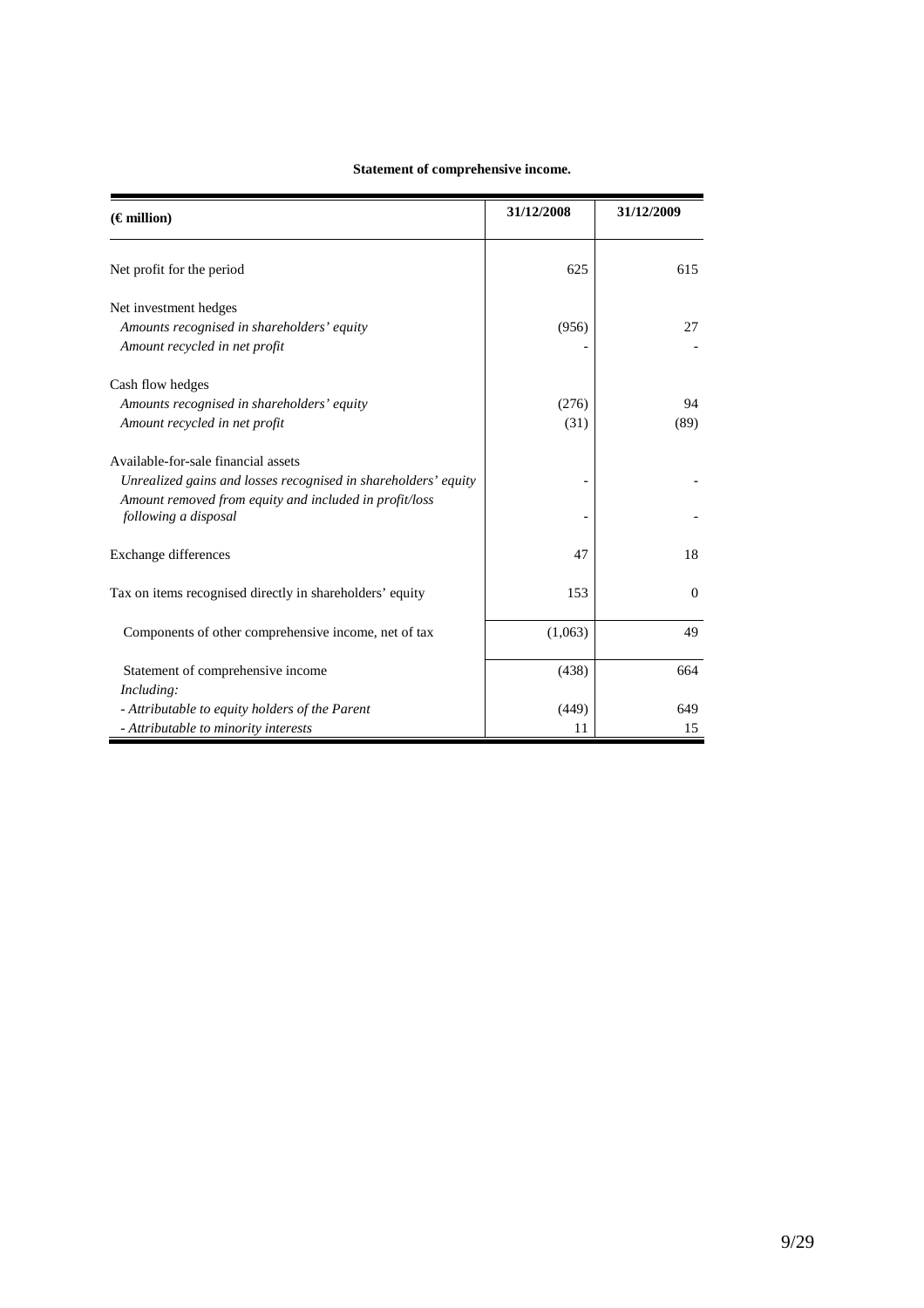# **Consolidated balance sheet.**

| <b>Assets</b>        | 30/06/2009 | 31/12/2009 | <b>Notes</b> |
|----------------------|------------|------------|--------------|
| $(\epsilon$ million) |            |            |              |
| Net amounts          |            |            |              |
| Non-current assets   |            |            |              |
|                      | 11,310     | 11,271     | 9            |
|                      | 4,888      | 4,897      | 9            |
|                      | 1,757      | 1,717      |              |
|                      | 75         | 75         |              |
|                      | 105        | 126        |              |
|                      | 3          | 4          |              |
|                      | 1,115      | 1,105      | 7            |
|                      | 19,253     | 19,196     |              |
| Current assets       |            |            |              |
|                      | 3,714      | 3,669      | 10           |
|                      | 936        | 1,404      |              |
|                      | 58         | 40         |              |
|                      | 185        | 155        |              |
|                      | 23         | 17         |              |
|                      | 520        | 768        | 12           |
|                      | 5,435      | 6,054      |              |
|                      | 178        | 32         | 11           |
|                      | 24,867     | 25,282     |              |
|                      |            |            |              |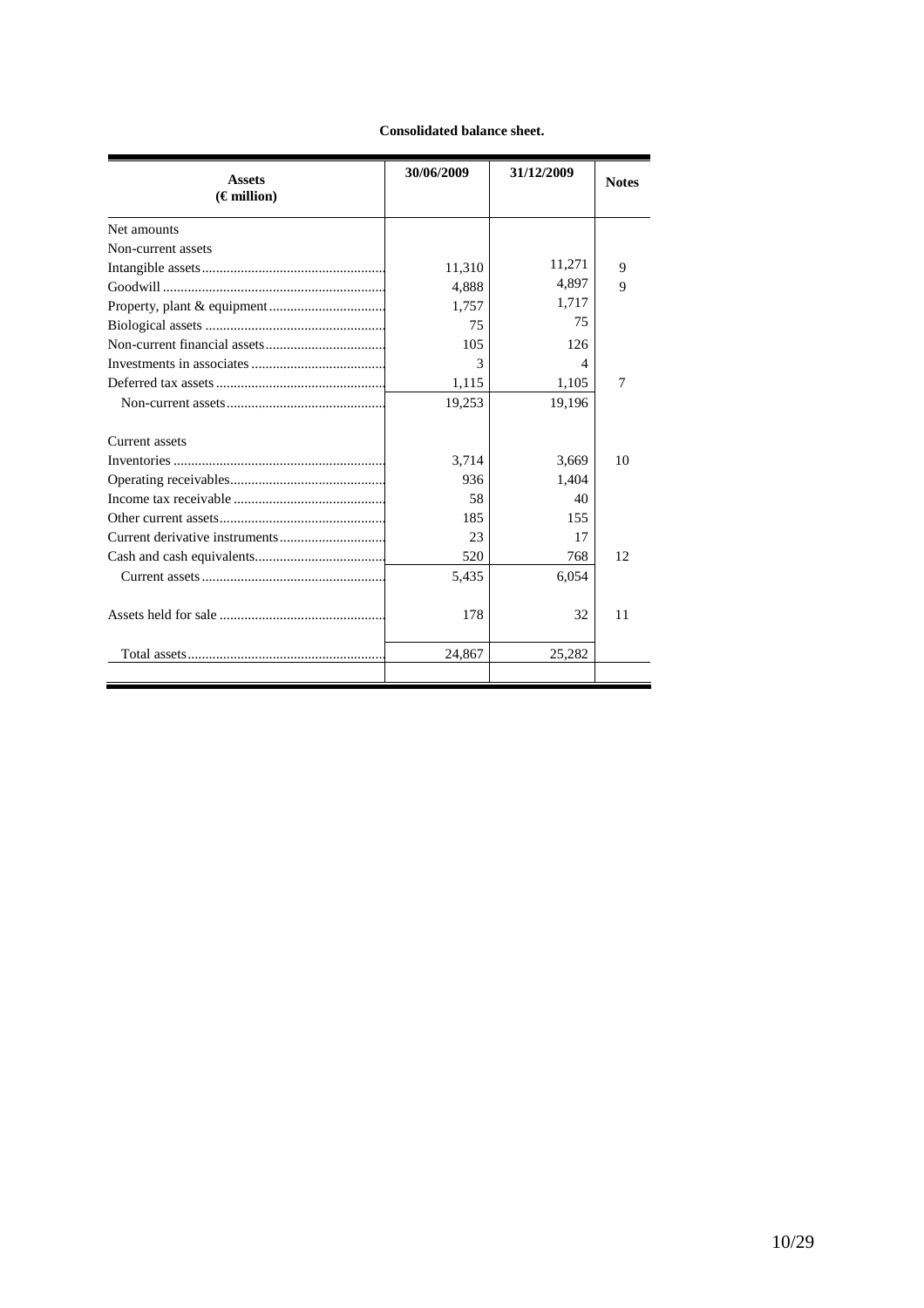| Liabilities and shareholders' equity                                | 30/06/2009 | 31/12/2009 | <b>Notes</b> |
|---------------------------------------------------------------------|------------|------------|--------------|
| $(\epsilon$ million)                                                |            |            |              |
|                                                                     |            |            |              |
| Shareholders' equity                                                | 401        | 409        | 15           |
|                                                                     | 3,019      |            |              |
| Additional paid-in capital                                          |            | 3,015      |              |
| Retained earnings and currency translation adjustments              | 3,058      | 4,065      |              |
| Net profit attributable to equity holders of the parent             | 945        | 604        |              |
| Shareholders' equity - attributable to equity holders of the parent | 7,423      | 8,094      |              |
|                                                                     | 185        | 200        |              |
|                                                                     | 7,608      | 8,294      |              |
| Non-current liabilities                                             |            |            |              |
|                                                                     | 521        | 504        | 12           |
| Provisions for pensions and other long-term employee benefits       | 405        | 394        | 12           |
|                                                                     | 2,217      | 2,303      | 7            |
|                                                                     | 2,540      | 2,530      | 13           |
|                                                                     | 427        | 417        | 13           |
|                                                                     | 8,315      | 7,693      | 13           |
|                                                                     | 14,425     | 13,842     |              |
| <b>Current liabilities</b>                                          |            |            |              |
|                                                                     | 312        | 258        | 12           |
|                                                                     | 1,759      | 1,980      |              |
|                                                                     | 101        | 139        |              |
|                                                                     | 209        | 58         |              |
|                                                                     | 366        | 659        | 13           |
|                                                                     | 28         | 52         |              |
|                                                                     | 2,774      | 3,147      |              |
|                                                                     | 60         | $\Omega$   |              |
|                                                                     | 24,867     | 25,282     |              |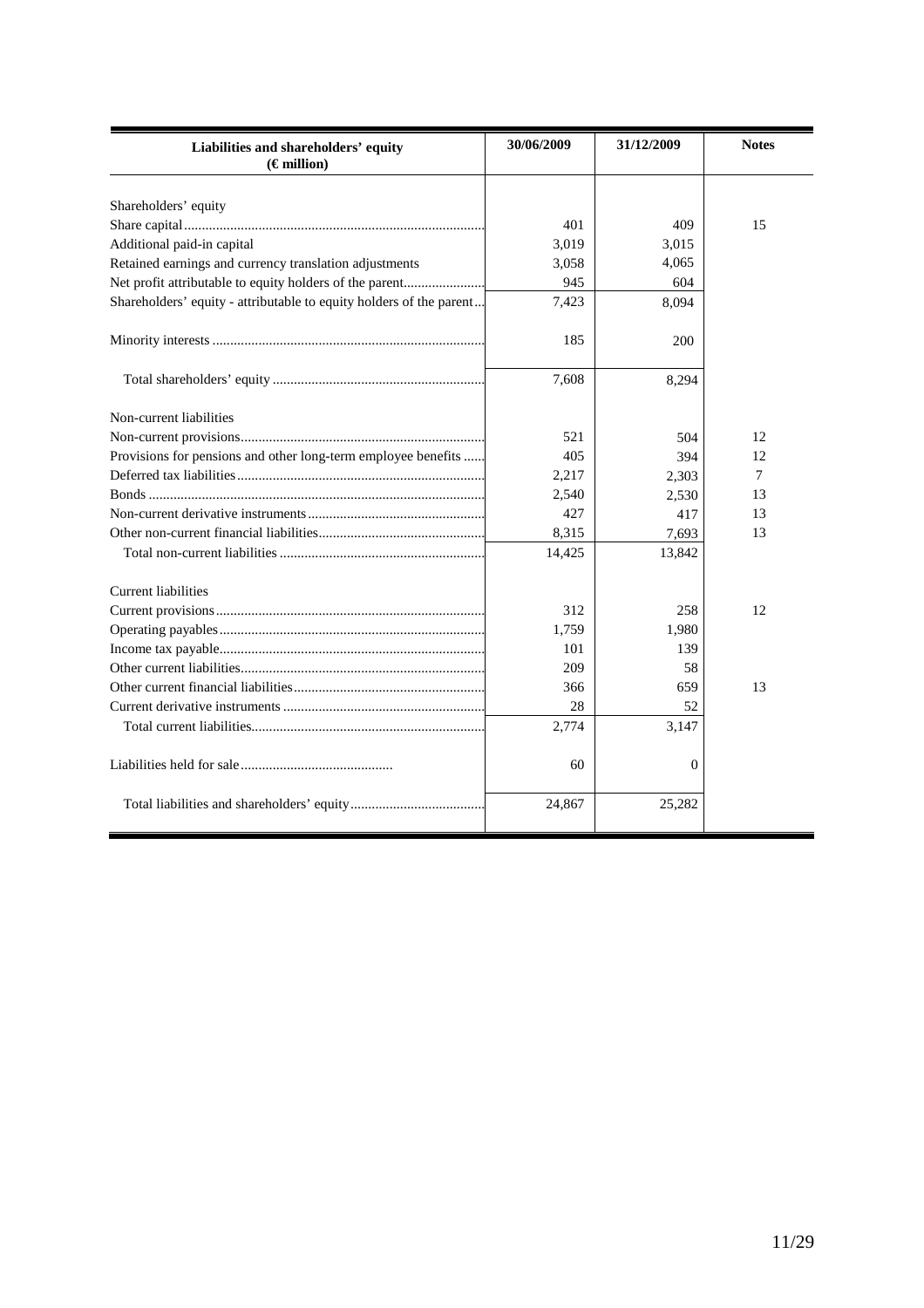| $(\epsilon$ million)                 | <b>Share</b><br>capital | Addi-<br>tional<br>paid-in<br>capital | <b>Retained</b><br>earnings | <b>Changes</b><br>in fair<br>value | Currency<br>translation<br>adjustments | <b>Treasury</b><br>shares | <b>Total</b><br>attributable<br>to<br>equity<br>holders<br>of the parent | <b>Minority</b><br><b>interests</b> | <b>Total</b><br>shareholders'<br>equity |
|--------------------------------------|-------------------------|---------------------------------------|-----------------------------|------------------------------------|----------------------------------------|---------------------------|--------------------------------------------------------------------------|-------------------------------------|-----------------------------------------|
| At $01/07/2008$ – published          | 341                     | 2,065                                 | 4,637                       | 8                                  | (514)                                  | (117)                     | 6,420                                                                    | 177                                 | 6,597                                   |
| Amendment to IAS 38                  |                         |                                       | (7)                         |                                    |                                        |                           | (7)                                                                      |                                     | (7)                                     |
| At $01/07/2008$ – restated           | 341                     | 2,065                                 | 4,630                       | 8                                  | (514)                                  | (117)                     | 6,413                                                                    | 177                                 | 6,590                                   |
| Statement of comprehensive<br>income |                         |                                       | 615                         | (213)                              | (851)                                  |                           | (449)                                                                    | 11                                  | (438)                                   |
| Capital increase                     | $\theta$                | $\overline{c}$                        |                             |                                    |                                        |                           | $\mathbf{2}$                                                             |                                     | $\mathbf{2}$                            |
| Share-based payment                  |                         |                                       | 22                          |                                    |                                        |                           | 22                                                                       |                                     | 22                                      |
| Purchase/sale of treasury shares     |                         |                                       |                             |                                    |                                        | $\overline{2}$            | $\mathbf{2}$                                                             |                                     | 2                                       |
| Dividends distributed                |                         |                                       | (150)                       |                                    |                                        |                           | (150)                                                                    | (6)                                 | (155)                                   |
| Changes in scope of<br>consolidation |                         |                                       |                             |                                    |                                        |                           |                                                                          |                                     | 0                                       |
| Other movements                      |                         |                                       | $\Omega$                    |                                    |                                        |                           |                                                                          |                                     |                                         |
| At 31/12/2008                        | 341                     | 2,067                                 | 5,117                       | (205)                              | (1,365)                                | (116)                     | 5,840                                                                    | 183                                 | 6,023                                   |

|  | Statement of changes in shareholders' equity. |  |
|--|-----------------------------------------------|--|
|--|-----------------------------------------------|--|

| $(\epsilon$ million)                 | <b>Share</b><br>capital | Addi-<br>tional<br>paid-in<br>capital | <b>Retained</b><br><b>Earnings</b> | <b>Changes</b><br>in fair<br>value | Currency<br>translation<br>adjustments | <b>Treasury</b><br>shares | <b>Total</b><br>attributable<br>to<br>equity<br>holders<br>of the parent | <b>Minority</b><br>interests | <b>Total</b><br>shareholders'<br>equity |
|--------------------------------------|-------------------------|---------------------------------------|------------------------------------|------------------------------------|----------------------------------------|---------------------------|--------------------------------------------------------------------------|------------------------------|-----------------------------------------|
| At 01/07/2009                        | 401                     | 3,019                                 | 5,340                              | (173)                              | (1,045)                                | (111)                     | 7,431                                                                    | 185                          | 7,615                                   |
| Amendment to IAS 38                  |                         |                                       | (7)                                |                                    |                                        |                           | (7)                                                                      |                              | (7)                                     |
| At 01/07/2009                        | 401                     | 3,019                                 | 5,332                              | (173)                              | (1,045)                                | (111)                     | 7,423                                                                    | 185                          | 7,608                                   |
| Statement of comprehensive<br>income |                         |                                       | 604                                | $\overline{4}$                     | 41                                     |                           | 649                                                                      | 15                           | 664                                     |
| Capital increase                     | 8                       | (4)                                   |                                    |                                    |                                        |                           |                                                                          |                              |                                         |
| Share-based payment                  |                         |                                       | 13                                 |                                    |                                        |                           | 13                                                                       |                              | 13                                      |
| Purchase/sale of treasury shares     |                         |                                       |                                    |                                    |                                        | $\overline{2}$            | $\overline{2}$                                                           |                              | $\mathbf{2}$                            |
| Dividends distributed                |                         |                                       |                                    |                                    |                                        |                           |                                                                          |                              |                                         |
| Changes in scope of<br>consolidation |                         |                                       | (1)                                |                                    |                                        |                           | (1)                                                                      |                              | (1)                                     |
| Other movements                      |                         |                                       |                                    | $\overline{0}$                     | $\Omega$                               |                           |                                                                          | (0)                          |                                         |
| At 31/12/2009                        | 409                     | 3,015                                 | 5,951                              | (169)                              | (1,004)                                | (110)                     | 8,094                                                                    | 200                          | 8,294                                   |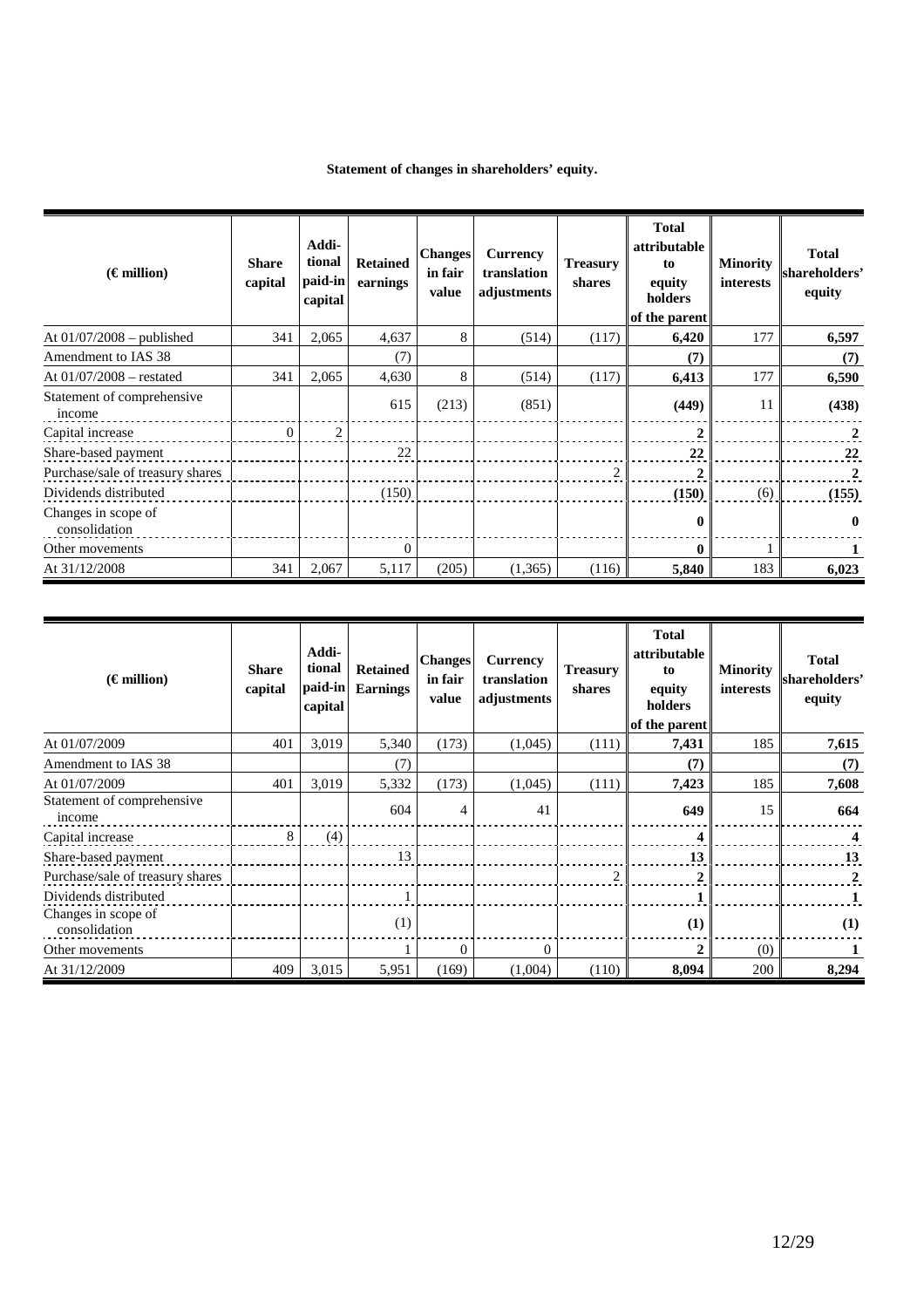# **Consolidated cash flow statement.**

| $(\epsilon$ million)                                                                      | 31/12/2008     | 31/12/2009   | <b>Notes</b> |
|-------------------------------------------------------------------------------------------|----------------|--------------|--------------|
| Cash flow from operating activities                                                       |                |              |              |
|                                                                                           | 615            | 604          |              |
|                                                                                           | 11             | 11           |              |
|                                                                                           | 1              | (1)          |              |
|                                                                                           | 385            | 228          | 5            |
|                                                                                           | 59             | 126          | 7            |
|                                                                                           | (8)            | 0            |              |
|                                                                                           | 81             | 75           |              |
|                                                                                           | (50)           | (61)         |              |
|                                                                                           | (0)            |              |              |
|                                                                                           | 3              | 5            |              |
|                                                                                           | 3              | (1)          |              |
|                                                                                           | (0)            | 47           | 6            |
|                                                                                           | 22             | 13           | 16           |
|                                                                                           | 1,121          | 1,049        |              |
|                                                                                           | (166)          | (202)        | 14           |
|                                                                                           | (346)          | (247)        |              |
|                                                                                           | 13             | 6            |              |
|                                                                                           | (98)           | (87)         |              |
|                                                                                           | 35             | 15           |              |
|                                                                                           | 559            | 533          |              |
| Cash flow from investing activities                                                       |                |              |              |
|                                                                                           | (116)          | (71)         | 14           |
| Proceeds from disposals of property, plant and equipment and intangible assets            | 23             | 138          | 14           |
|                                                                                           | (5,327)        | 2            |              |
|                                                                                           | (25)           | (18)         |              |
|                                                                                           | 1              | $\mathbf{0}$ |              |
|                                                                                           | (5, 444)       | 51           |              |
| Cash flow from financing activities                                                       |                |              |              |
|                                                                                           | (295)          | (133)        | 15           |
|                                                                                           | $\overline{c}$ | 5            |              |
|                                                                                           | 10,808         | 473          | 14           |
|                                                                                           | (5,505)        | (677)        | 14           |
|                                                                                           |                |              |              |
|                                                                                           | 5,011          | (330)        |              |
|                                                                                           | 8              | 0            |              |
| Increase/(decrease) in cash and cash equivalents (before effect of exchange rate changes) | 134            | 254          |              |
|                                                                                           | (24)           | (6)          |              |
| Increase/(decrease) in cash and cash equivalents (after effect of exchange rate changes)  | 110            | 248          |              |
|                                                                                           | 421            | 520          |              |
|                                                                                           | 530            | 768          |              |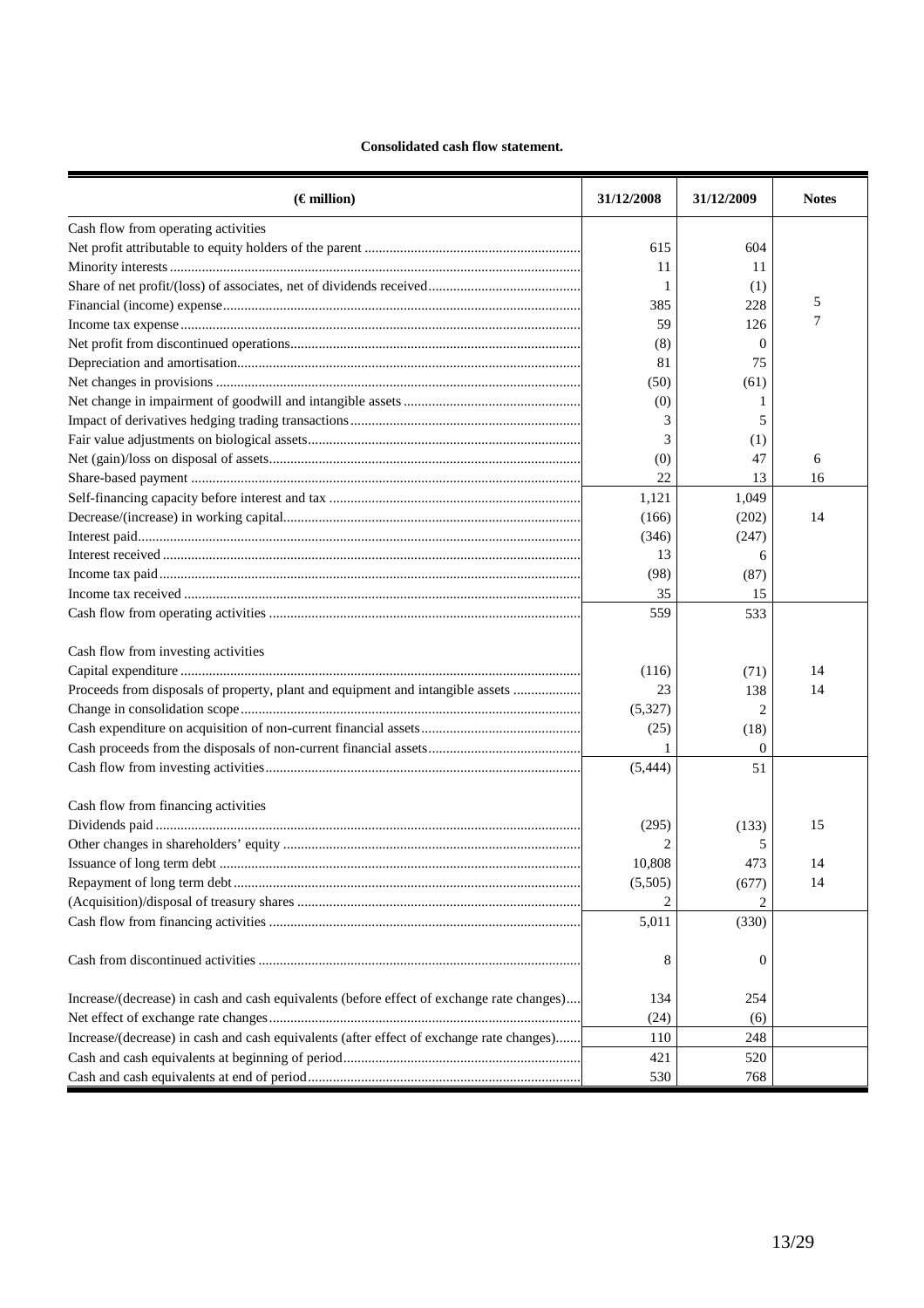### **Notes to the condensed consolidated interim financial statements.**

Pernod Ricard is a French Company (Société Anonyme), subject to all laws governing commercial companies in France, including in particular the provisions of the French Commercial Code. The Company is headquartered at 12, place des Etats-Unis, 75116 Paris and is listed on the Paris stock market. The condensed consolidated interim financial statements reflect the accounting position of Pernod Ricard and its subsidiaries (hereafter the "Group"). They are reported in million of euros  $(\epsilon)$ , rounded to the nearest million.

The Group manufactures and sells wine and spirits.

On 17 February 2010, the Board of Directors approved the consolidated interim financial statements for the first half-year ended 31 December 2009.

### **Note 1. – Accounting policies.**

1. Principles and accounting standards governing the preparation of the financial statements — Because of its listing in a country of the European Union (EU), and in accordance with EC regulation 1606/2002, the condensed consolidated interim financial statements of the Group for the first half-year ended 31 December 2009 have been prepared in accordance with IAS 34 (interim financial reporting) of the IFRS (*International Financial Reporting Standards*) as adopted by the European Union.

Note that:

- The Group's financial year runs from 1 July to 30 June.

- Condensed consolidated interim financial statements were prepared in accordance with the same accounting principles and methods as those used in the preparation of the annual consolidated financial statements at 30 June 2009, subject to the changes in accounting standards listed under section 1.3.

- The condensed consolidated interim financial statements do not include all the information required in the preparation of the consolidated financial statements and must be read in conjunction with the consolidated financial statements at 30 June 2009.

Estimates — The preparation of consolidated financial statements in accordance with IFRS requires that Management makes a certain number of estimates and assumptions, which have an impact on the Group's assets, liabilities and shareholders' equity and items of profit and loss during the financial year. These estimates are made on the assumption the company will continue as a going concern, are based on information available at the time of their preparation and reflect the current environment of economic and financial crisis whose scale and depth cannot be reliably forecast. Estimates may be revised where the circumstances on which they were based change or where new information becomes available. Future outcomes can differ from these estimates. At 31 December 2009, the Management was not aware of any factors likely to call into question estimates and assumptions used in the preparation of full-year consolidated financial statements at 30 June 2009.

Judgement. — In the absence of standards or interpretation applicable to specific transactions, Group management used its own judgement in defining and applying accounting policies which would provide relevant and reliable information within the framework of the preparation of financial statements.

2. Seasonality. — Premium wine and spirits sales are traditionally affected by a seasonality factor, in particular products associated with end-of-year celebrations in key markets. Sales in the first six months of the financial year ending 30 June are generally higher than in the second half-year.

3. Changes in accounting policies.

The following standards and interpretations became applicable for Pernod Ricard Group, starting 1 July 2009:

- IFRS 8 Operating segments; this new standard has no impact on the condensed consolidated interim financial statements.
- Amendment to IAS 1 on the presentation of financial statements; the Group has chosen to present the statement of comprehensive income in two statements (income statement and statement of comprehensive income).
- Amendment to IAS 38 (Intangible assets), related to the recognition of advertising and promotional expenses; the impact of this amendment is presented in notes 7 and 10.
- Amendment to IAS 23 on the capitalisation of borrowing costs, applied prospectively from  $1<sup>st</sup>$  July 2009; this amendment has no significant impact on the condensed consolidated interim financial statements.
- Amendment to IFRS 2 (vesting conditions and cancellations), to IAS 32 and IAS 1 (puttable financial instruments and obligations arising on liquidation), of IFRS 1 and IAS 27 (cost of an investment in a subsidiary, jointly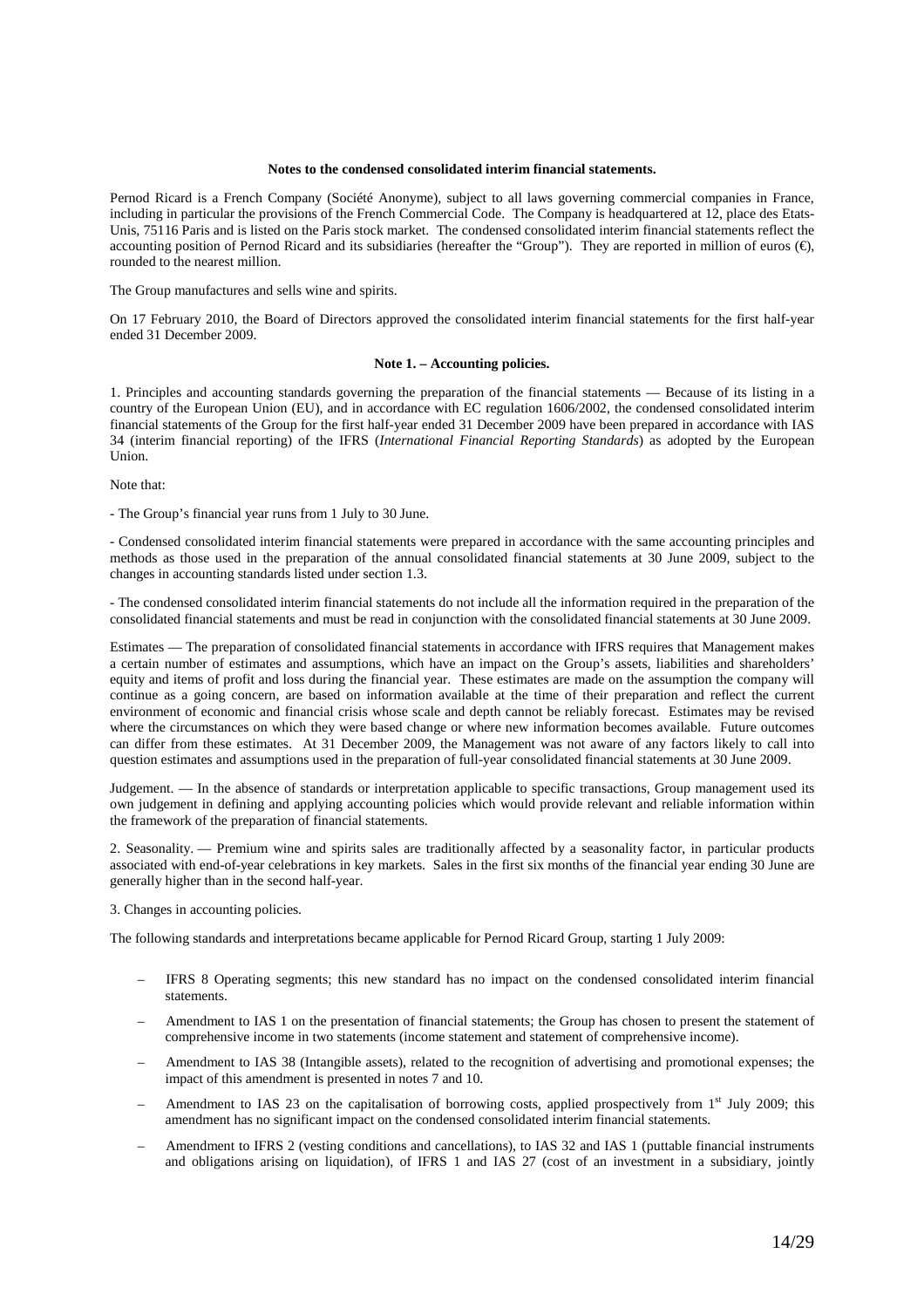controlled entity or associate); these amendments have no impact on the condensed consolidated interim financial statements.

- IFRIC 16 interpretation related to hedges of a net investment in a foreign operation; this interpretation has no impact since the Group had already taken into account its requirements.
- Revised standards IFRS 3 (business combination) and IAS 27 (consolidated and separate financial statements); these revised standards have no impact on the condensed consolidated interim financial statements.
- IFRS 7 (financial instruments disclosure); the Group presents the information required by this standard in its condensed consolidated interim financial statements.
- Interpretations IFRIC 12 (service concession arrangements), IFRIC 13 (customer loyalty programmes), IFRIC 17 (distributions of non-cash assets to owners) and IFRIC 18 (transfers of assets from customers); these interpretations have no significant impact on the condensed consolidated interim financial statements.

Condensed consolidated interim financial statements do not take into account:

- Draft standards and interpretations which still have the status of exposure drafts of the IASB and the IFRIC at the balance sheet date,
- New standards, revisions of existing standards and interpretations published by IASB but not yet approved by the European accounting regulatory committee at the date of the condensed consolidated interim financial statements. These include, in particular, the amendments to IFRS 2 (group cash-settled share-based payment transactions) and IAS 32 (classification of right issues), the revised IAS 24 (related party disclosures) and the new IFRS 9 (financial instruments).
- Standards published by the IASB, adopted at a European level but whose application becomes compulsory in respect of financial years begun after 1 July 2009. These include IFRIC 15 (agreements for the construction of real estate), 2008 amendment to IAS 39 related to eligible hedged items, adopted on 16 September 2009, or revised IFRS 1 (first time adoption of IFRS). The Group is analysing the potential impacts of these standards and interpretations on its consolidated financial statements.

### Application of IAS 38 amendment (Intangible asset)

The amendment to IAS 38 related to the recognition of advertising and promotional expenditures requires that all advertising and promotional expenditures be recorded as expenses when the entity has a right to access goods or has received the services. The impact of this change in accounting policy on equity as of  $1<sup>st</sup>$  July 2008 amounts to  $\epsilon$ 7 million and relates to an amount of €11 million of advertising and promotional articles that were previously capitalised in inventories in the balance sheet, net of deferred taxes of €4 million. The net income as of 31<sup>st</sup> December 2008 has not been restated since the application of IAS 38 amendment was not significant.

#### 4. Foreign currency translation.

Functional currency. — The functional currency of an entity is the currency of the economic environment in which it mainly operates. In most cases, the functional currency is the entity's local currency. However, in certain entities, a functional currency different from the local currency may be used if it reflects the entity's economic environment and the currency in which most of the entity's transactions are denominated.

The Group carries out business in Venezuela through its subsidiary Pernod Ricard Venezuela which imports and distributes Group's products in Venezuela.

Whereas this subsidiary gets funds in American dollars and currently generates most of its profits in this currency (sales denominated in American dollars and bolivars and purchases mainly from Group's brand owners and denominated in American dollars), the Group management has decided to follow the business performances of Pernod Ricard Venezuela in American dollars. Consequently, the functional currency of this subsidiary has been changed from bolivar to American dollar.

# **Note 2. – Key events of the period.**

On 27 July 2009, the Group sold coffee liqueur brand Tia Maria to Illva Saronno for €125 million.

#### **Note 3. – Consolidation scope.**

No significant acquisition or disposal was carried out during the period.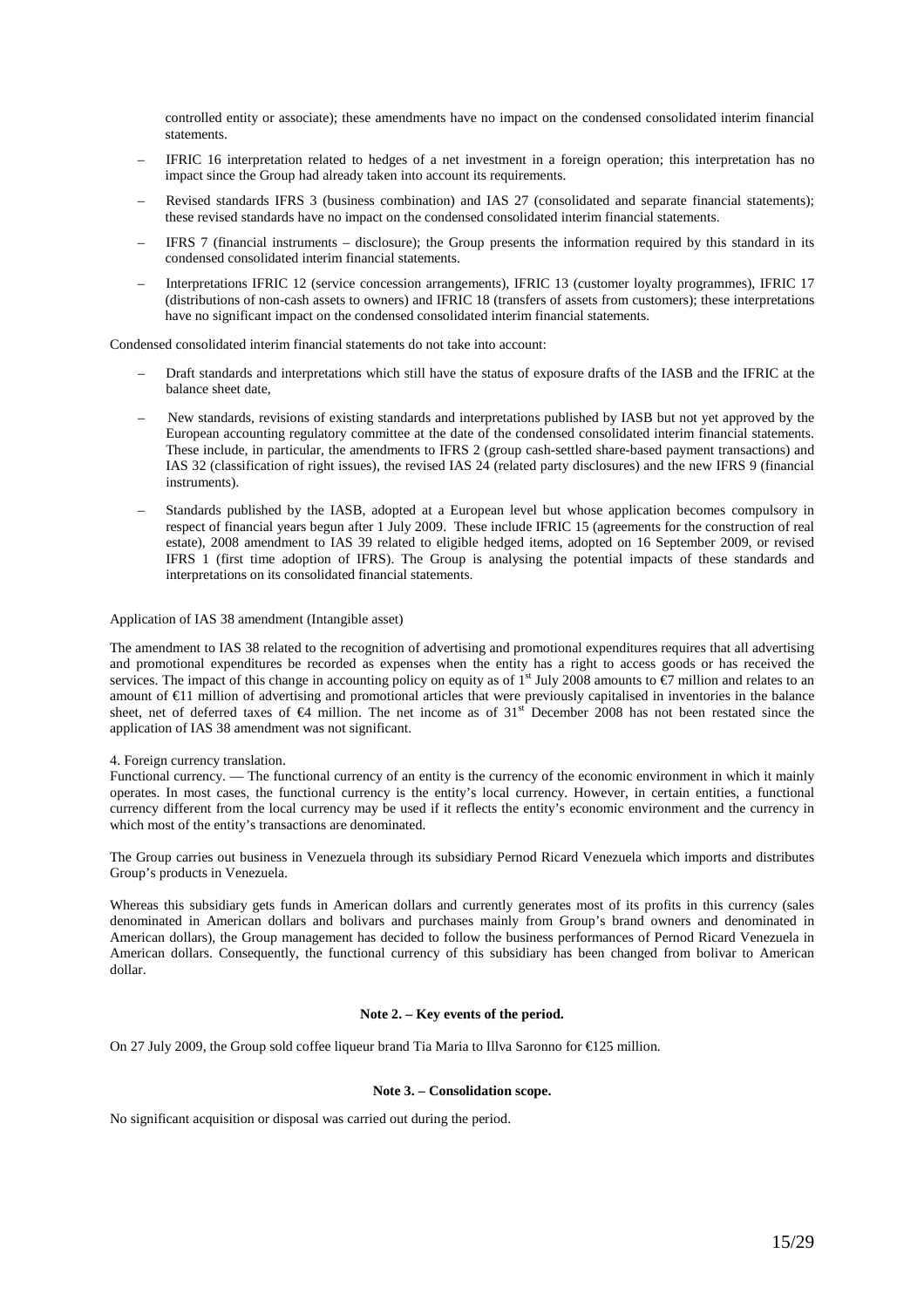### **Note 4. – Operating segments**

Following its various restructuring initiatives, the Group is focused on the single business line of Wine and Spirits sales. The Group is structured into four primary operating segments constituted by the following geographical regions: France, Europe, the Americas and Asia/Rest of the World.

The Group Management Team assesses the performance of each segment on the basis of sales and its contribution after advertising and promotion expenses, defined as the gross margin after logistics, advertising, promotional and structure costs. The operating segments presented are identical to those included in the reporting provided to Managing Directors.

Items in the income statement and the balance sheet are allocated on the basis of either the destination of sales or profits. Operating segments follow the same accounting policies as those used for the preparation of the consolidated financial statements. Intra-segment transfers are transacted at market prices.

France:

| $(\epsilon \text{ million})$ | 31/12/2008<br>6 months | 31/12/2009<br>6 months |
|------------------------------|------------------------|------------------------|
|                              | 404                    | 397                    |
|                              | 288                    | 291                    |
|                              | 195                    | 202                    |
|                              | 111                    | 116                    |

Europe:

| $(\epsilon \text{ million})$ | 31/12/2008<br>6 months | 31/12/2009<br>6 months |
|------------------------------|------------------------|------------------------|
|                              | 1,497                  | 1,247                  |
|                              | 837                    | 715                    |
|                              | 628                    | 543                    |
|                              | 411                    | 338                    |

Americas:

| $(\epsilon \text{ million})$ | 31/12/2008<br>6 months | 31/12/2009<br>6 months |
|------------------------------|------------------------|------------------------|
|                              | 1,181                  | 1,000                  |
|                              | 736                    | 621                    |
|                              | 537                    | 449                    |
|                              | 387                    | 302                    |

Asia and rest of the world:

| $(\epsilon \text{ million})$ | 31/12/2008<br>6 months | 31/12/2009<br>6 months |
|------------------------------|------------------------|------------------------|
|                              | 1,130                  | 1,145                  |
|                              | 641                    | 635                    |
|                              | 412                    | 426                    |
|                              | 288                    | 305                    |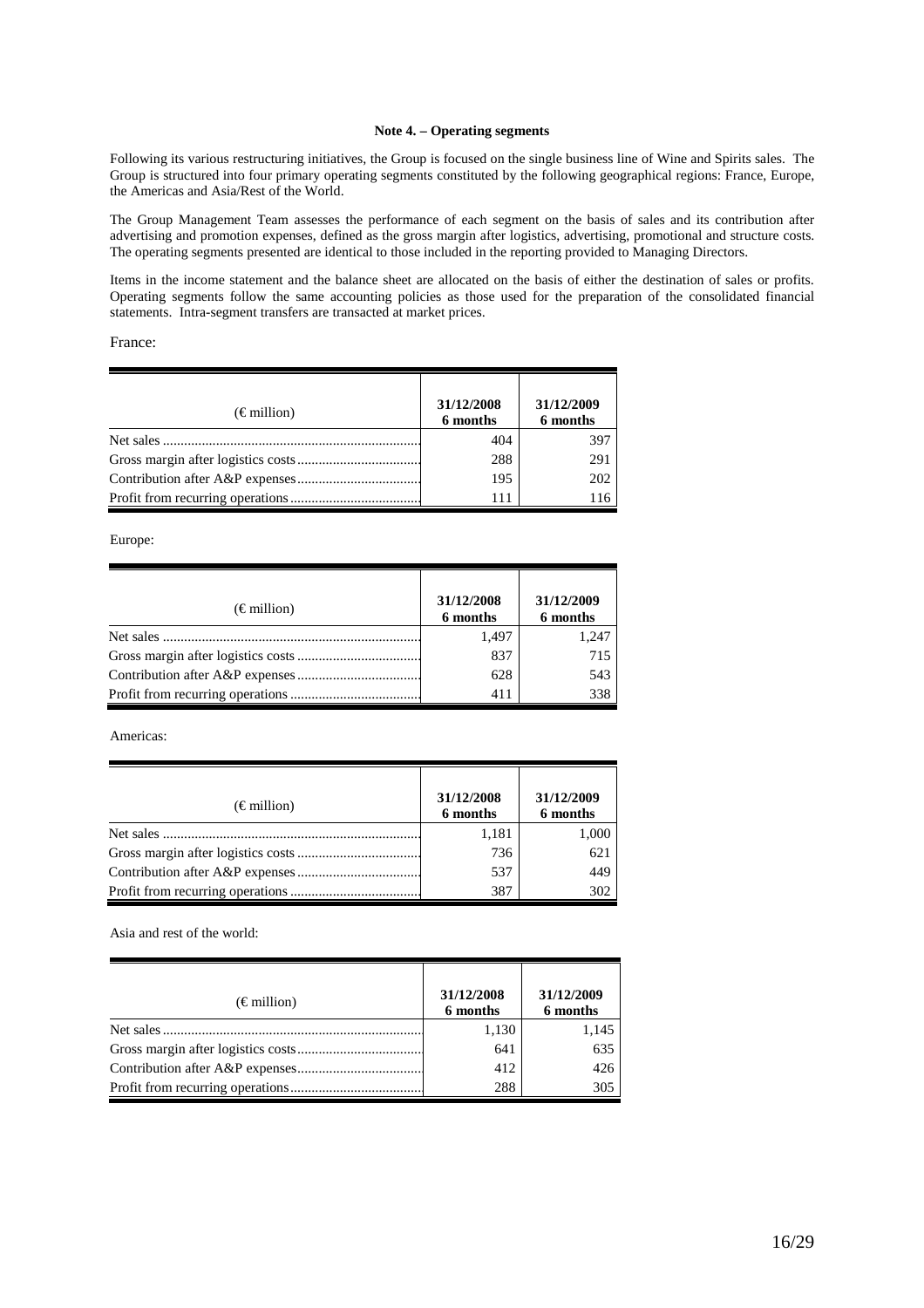Total:

| $(\epsilon \text{ million})$ | 31/12/2008<br>6 months | 31/12/2009<br>6 months |
|------------------------------|------------------------|------------------------|
| Net sales                    | 4,212                  | 3,789                  |
|                              | 2,503                  | 2,263                  |
|                              | 1,772                  | 1,621                  |
|                              | 1.196                  | 1,062                  |

# **Note 5. – Financial income/(expenses).**

| $(\epsilon \text{ million})$                                           | 31/12/2008<br>6 months | 31/12/2009<br>6 months |
|------------------------------------------------------------------------|------------------------|------------------------|
|                                                                        | (332)                  | (225)                  |
|                                                                        | 13                     |                        |
|                                                                        | (320)                  | (219)                  |
|                                                                        | (8)                    | (6)                    |
| Net financial impact of pensions and other long-term employee benefits | (10)                   | (23)                   |
|                                                                        | (2)                    |                        |
|                                                                        | (339)                  | (246)                  |
|                                                                        | (21)                   |                        |
|                                                                        | (25)                   |                        |
|                                                                        | (385)                  | (228)                  |

At 31 December 2009, net financing costs comprised financing costs relating to the syndicated loan (€64 million), to bonds (€56 million), to commercial paper (€2 million), and to interest rate and currency hedges (€98 million).

# **Note 6. – Other operating income and expenses.**

Other operating income and expenses are broken down as follows:

|                      | 31/12/2008 | 31/12/2009 |
|----------------------|------------|------------|
| $(\epsilon$ million) | 6 months   | 6 months   |
|                      | (56)       |            |
|                      |            |            |
|                      |            | (51)       |
|                      | (91)       | (43)       |
|                      | 14         |            |
|                      | (133)      | (93)       |

# **Note 7. – Income tax.**

Analysis of the income tax expense in the consolidated income statement:

| $(\epsilon$ million) | 31/12/2008<br>6 months | 31/12/2009<br>6 months |
|----------------------|------------------------|------------------------|
|                      | 127                    | 111)                   |
|                      | 68                     | (16)                   |
| Total                | 59                     | 126)                   |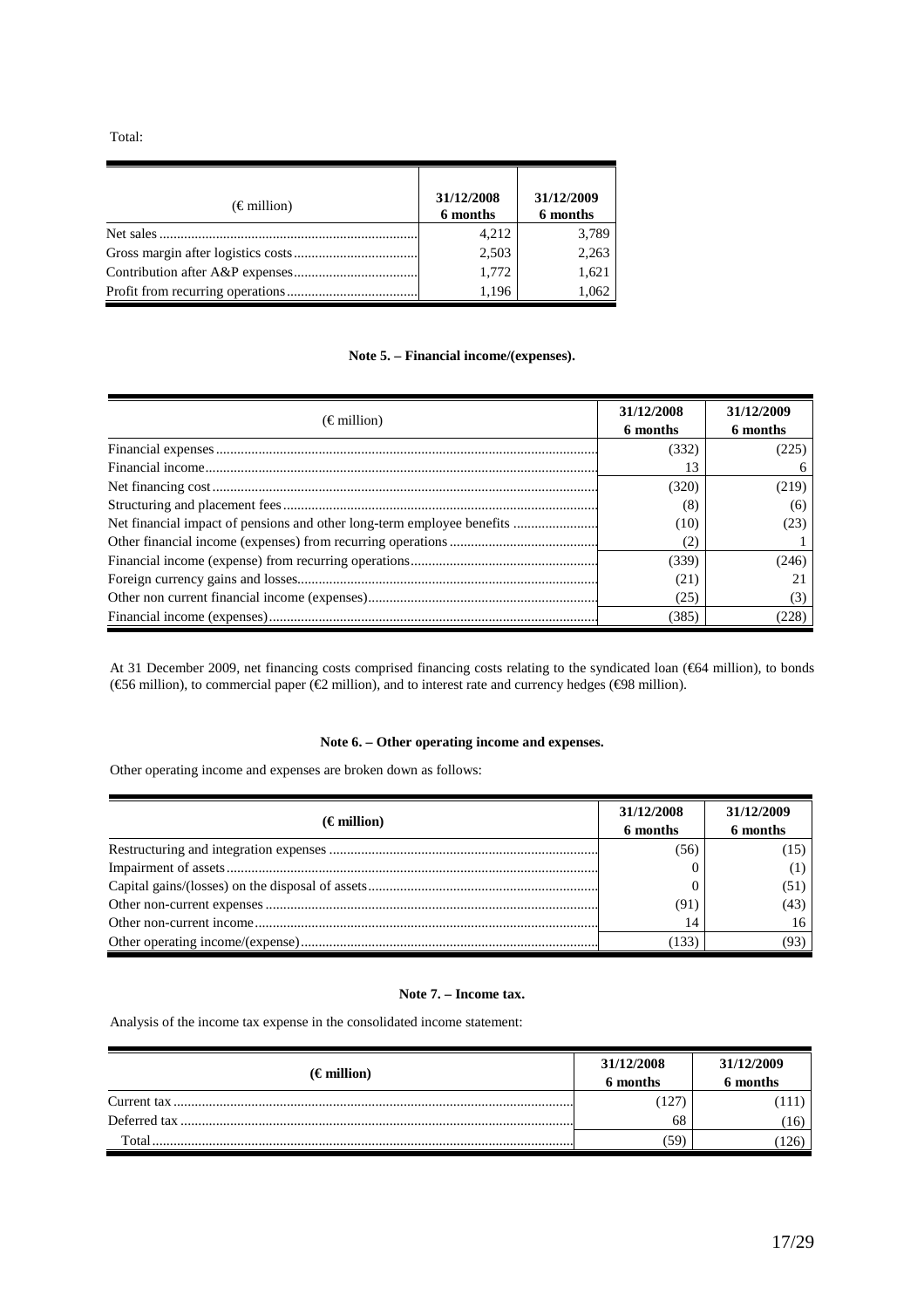Analysis of effective tax rate - Net profit from continuing operations before tax:

| $(\epsilon$ million)                                                               | 31/12/2008<br>6 months | 31/12/2009<br>6 months |
|------------------------------------------------------------------------------------|------------------------|------------------------|
|                                                                                    |                        |                        |
|                                                                                    | 1,063                  | 969                    |
|                                                                                    | (385)                  | (228)                  |
|                                                                                    | 678                    | 741                    |
|                                                                                    | (233)                  | (255)                  |
|                                                                                    | 85                     | 63                     |
|                                                                                    | 86                     | (18)                   |
|                                                                                    | 8                      | 10                     |
| Impact related to the difference in accounting and tax basis of assets disposed of |                        | 61                     |
|                                                                                    | 3                      |                        |
|                                                                                    | (8)                    | 9                      |
|                                                                                    | (59)                   | (126)                  |
|                                                                                    | 9%                     | 17%                    |

The improvement in the effective tax rate is explained chiefly by the following factors:

- the impact related to the reversal of deferred tax following the disposal of assets,
- the unequal rate of profit growth between subsidiaries taxed at different rates,<br>the tax impacts of exchange rate fluctuations during the period.
- the tax impacts of exchange rate fluctuations during the period.

Deferred taxes are broken down as follows by nature:

| $(\epsilon$ million)                                                        | 30/06/2009 | 31/12/2009 |
|-----------------------------------------------------------------------------|------------|------------|
|                                                                             | 83         | 67         |
| Value adjustments to assets and liabilities                                 | 50         | 44         |
|                                                                             | 122        | 116        |
| Deferred tax assets related to losses eligible for carry-forward            | 404        | 486        |
| Provisions (other than provisions for pensions and other long-term employee |            |            |
|                                                                             | 456        | 392        |
|                                                                             | 1.115      | 1 1 0 5    |
|                                                                             |            |            |
|                                                                             | 33         | 33         |
|                                                                             | 2.015      | 2.111      |
|                                                                             | 168        | 160        |
|                                                                             | 2.217      | 2 3 0 3    |

Detail of tax on items recognised directly in shareholders' equity:

|                                     | 31/12/2008           |            |                            |  | 31/12/2009           |            |                            |
|-------------------------------------|----------------------|------------|----------------------------|--|----------------------|------------|----------------------------|
| $(\epsilon$ million)                | Amount<br>before tax | Tax impact | <b>Amount after</b><br>tax |  | Amount<br>before tax | Tax impact | <b>Amount after</b><br>tax |
|                                     |                      |            |                            |  |                      |            |                            |
| Net investment hedges               | (956)                | 58         | (897)                      |  | 27                   | $\theta$   | 27                         |
| Cash flow hedges                    | (307)                | 94         | (213)                      |  |                      | (1)        | 4                          |
| Available-for-sale financial assets | 0                    | 0          |                            |  |                      | 0          | $\Omega$                   |
| Exchange differences                | 47                   | $\Omega$   | 47                         |  | 18                   | 0          | 18                         |
| Other adjustments                   | 0                    | $\Omega$   |                            |  |                      |            | $\Omega$                   |
| Components of other comprehensive   |                      |            |                            |  |                      |            |                            |
| income                              | (1,216)              | 152        | (1,063)                    |  | 49                   |            | 49                         |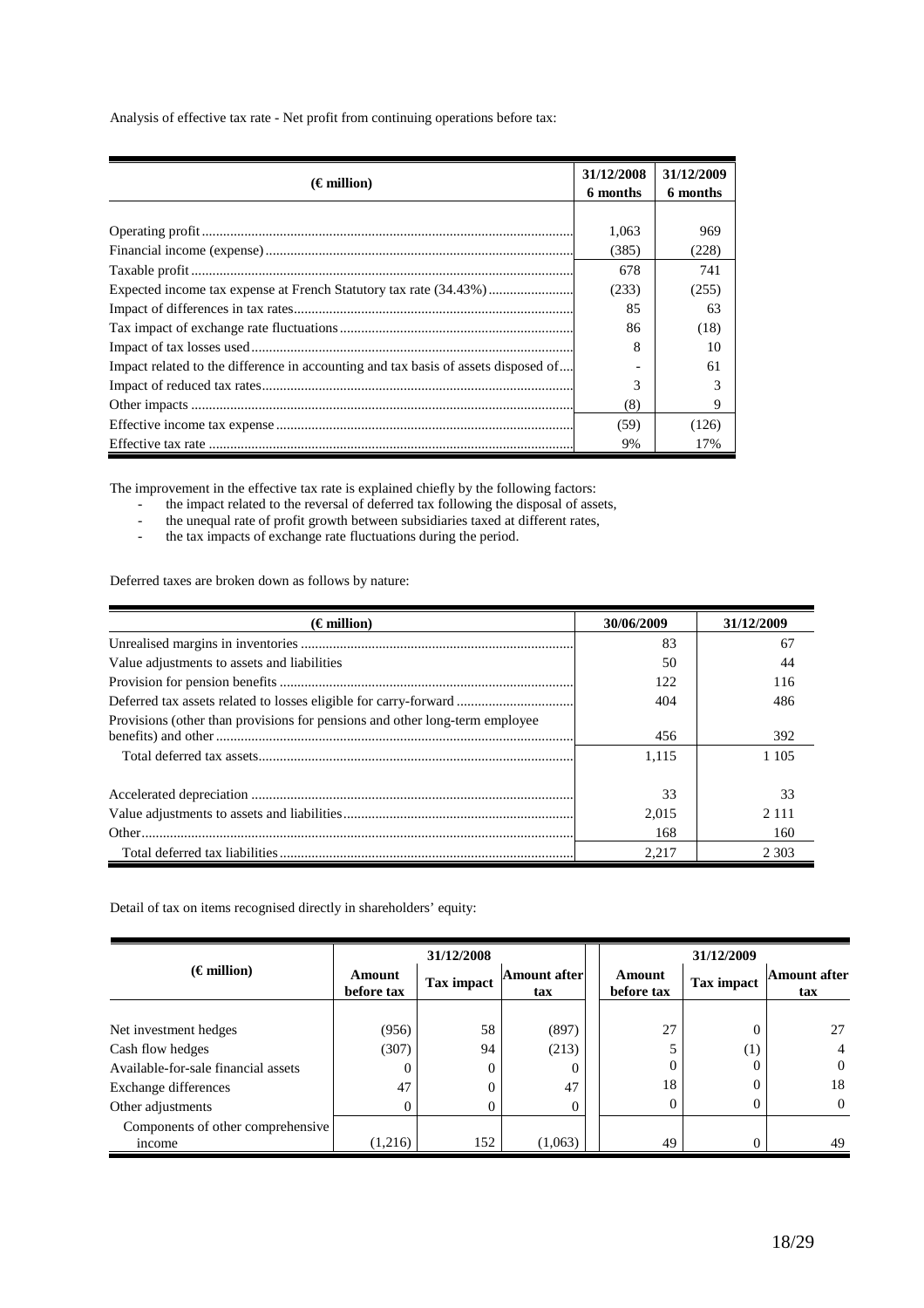# **Note 8. – Earnings per share.**

Earnings per share and net earnings per share from continuing operations:

|                                                                                                                                              | 31/12/2008<br>6 months | 31/12/2009<br>6 months |
|----------------------------------------------------------------------------------------------------------------------------------------------|------------------------|------------------------|
| Numerator ( $\in$ million)                                                                                                                   |                        |                        |
|                                                                                                                                              | 615                    | 604                    |
|                                                                                                                                              | 607                    | 604                    |
| Denominator (in number of shares)                                                                                                            |                        |                        |
| Average number of outstanding shares, adjusted for May 2009 capital<br>increase (*) and including the impact of the free share allocation of | 218,255,309            |                        |
|                                                                                                                                              | 236,036,744            | 262,616,021            |
|                                                                                                                                              | 1,926,521              | 2,053,316              |
|                                                                                                                                              | 237,963,265            | 264,669,337            |
| Earnings per share $(\epsilon)$ – Group share                                                                                                |                        |                        |
|                                                                                                                                              | 2.60                   | 2.30                   |
|                                                                                                                                              | 2.58                   | 2.28                   |
|                                                                                                                                              | 2.57                   | 2.30                   |
|                                                                                                                                              | 2.55                   | 2.28                   |

(\*): in accordance with IAS 33 (Earnings per share), the dilutive effect of the capital increase with preferential subscription rights held on 14 May 2009 was recognised retrospectively for the two periods shown at 31 December 2008. (\*\*): in accordance with IAS 33 (Earnings per share), the dilutive effect of the free share allocation was retrospectively taken

into account at 31 December 2008. On 18 November 2009, one free share was granted to shareholders for every fifty shares held at that date.

|  | Note 9. – Intangible assets and goodwill. |  |  |
|--|-------------------------------------------|--|--|
|--|-------------------------------------------|--|--|

| $(\epsilon$ million)    | 30/06/2009 | 31/12/2009 |
|-------------------------|------------|------------|
|                         | 5,112      | 5,080      |
| <b>Brands</b>           | 11,413     | 11,375     |
| Other intangible assets | 175        | 179        |
|                         | 16.700     | 16.634     |
|                         |            |            |
|                         | (224)      | (183)      |
|                         | (185)      | (182)      |
|                         | (93)       | (101)      |
|                         | (502)      | (466)      |
|                         | 16,199     | 16,168     |

Goodwill*.* — This item primarily includes goodwill originating from the acquisitions of Allied Domecq in July 2005 and of Vin&Sprit in July 2008.

Brands. — The main brands recognised in the balance sheet are: Absolut, Ballantine's, Beefeater, Chivas Regal, Kahlúa, Malibu, Martell, Mumm, Perrier–Jouët and Montana, most of which were recognised upon the acquisition of Seagram, Allied Domecq and V&S.

The Group is not dependent on any specific patent or licence.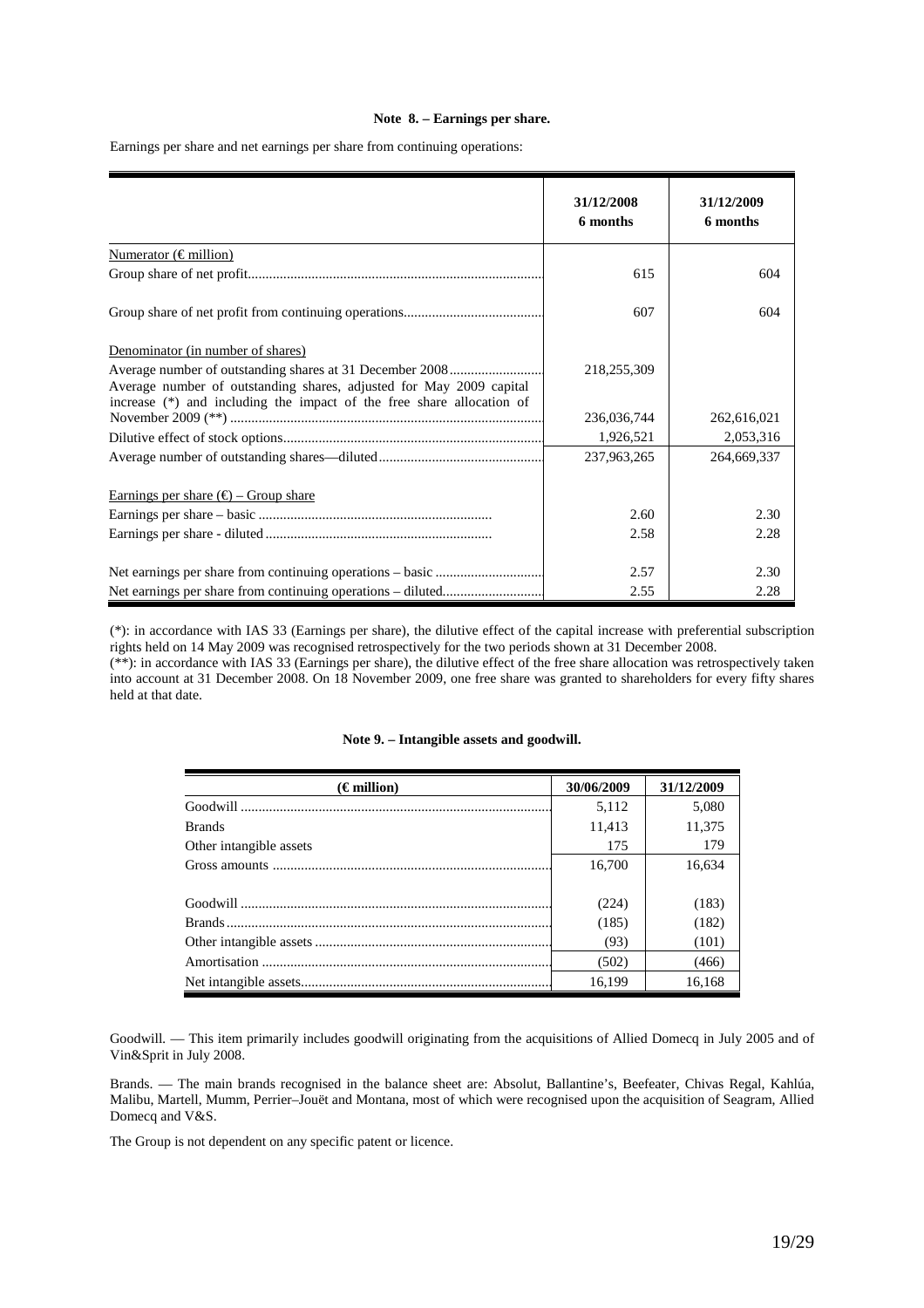### **Note 10. – Inventories.**

| $(\epsilon$ million) | 30/06/2009 | 31/12/2009 |
|----------------------|------------|------------|
|                      | 175        | 157        |
|                      | 2,982      | 3.004      |
|                      | 394        | 386        |
|                      | 241        | 198        |
|                      | 3,792      | 3.744      |
|                      |            |            |
|                      | (16)       | (16)       |
|                      | (28)       | (26)       |
|                      | (16)       | (16)       |
|                      | (17)       | (17)       |
|                      | (77)       | (75)       |
|                      | 3.714      | 3.669      |

The breakdown of the carrying amount of inventories at the balance sheet date is as follows

At 31 December 2009, 83% of work-in-progress relate to maturing inventories intended to be used for whisky and cognac production. Pernod Ricard is not significantly dependent on its suppliers.

As a consequence of the application of IAS 38 amendement, €10 million of inventories have been written off with an impact on equity.

### **Note 11. – Assets held for sale.**

On 15 February 2010, the Group has announced that it had signed an agreement to dispose of a number of Swedish and Danish assets to Altia for a cash consideration of SEK835 million, or €82 million. At 31 December 2009, these assets have been presented separately in the balance sheet, for their net book value, as assets held for sale.

# **Note 12. – Provisions.**

1. Breakdown of provisions. — The breakdown of provision amounts in the balance sheet is as follows:

| $(\epsilon$ million)                                          | 30/06/2009 | 31/12/2009 | Ref.  |
|---------------------------------------------------------------|------------|------------|-------|
| Non-current provisions                                        |            |            |       |
| Provisions for pensions and other long-term employee benefits | 405        | 394        | 12.3  |
| Other non-current provisions for liabilities and charges      | 521        | 504        | 12.2  |
| Current provisions                                            |            |            |       |
|                                                               | 49         | 26         | 12.2  |
| Other current provisions for liabilities and charges          | 263        | 232        | 12.2. |
| Total                                                         | 1,238      | 1.156      |       |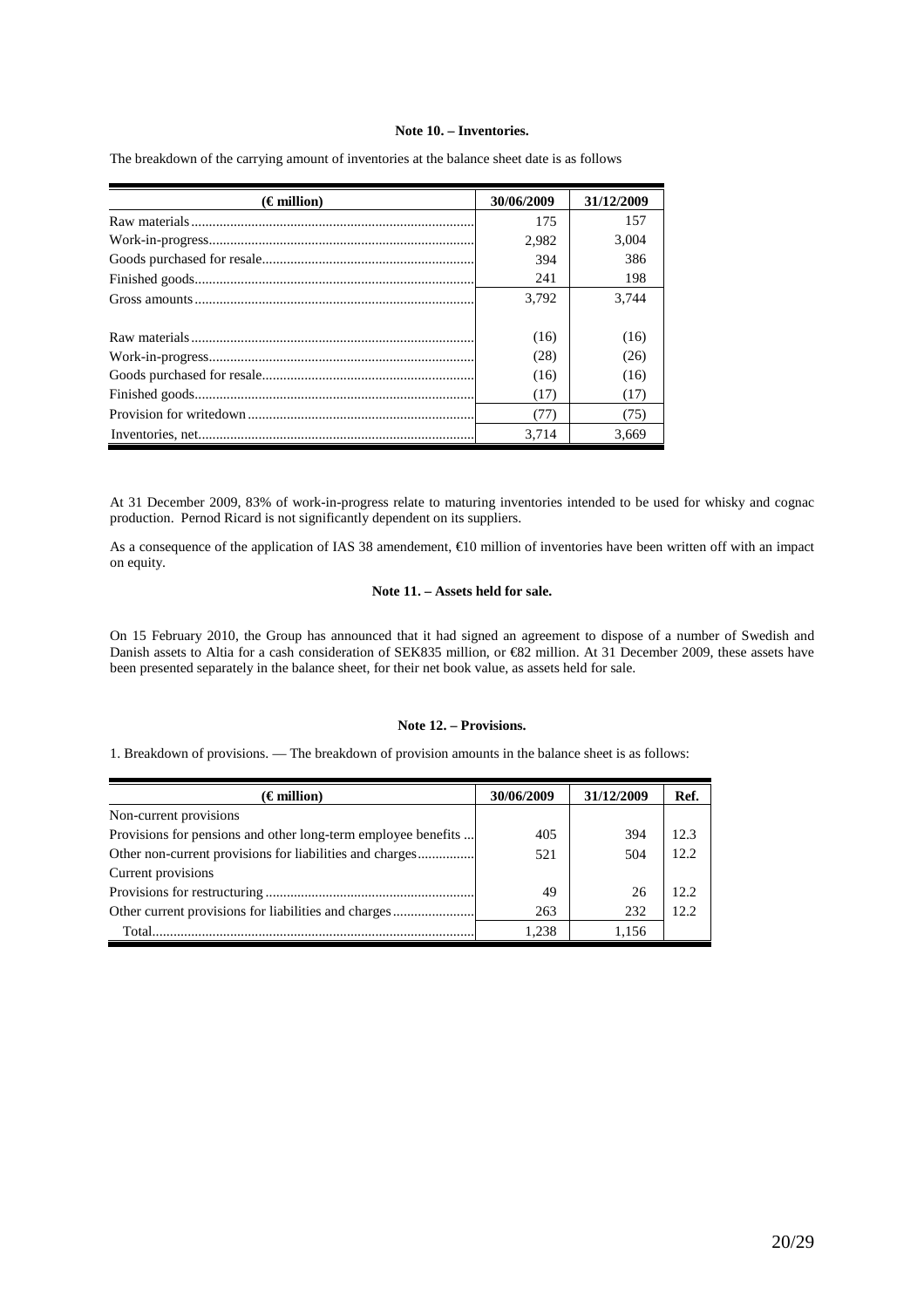2. Changes in provisions (excluding provisions for pensions and other long-term employee benefits):

|                              |            | Movements in the period |                     |                            |                                   |                           |            |  |
|------------------------------|------------|-------------------------|---------------------|----------------------------|-----------------------------------|---------------------------|------------|--|
| $(\epsilon$ million)         | 30/06/2009 | <b>Charges</b>          | <b>Utilisations</b> | <b>Unused</b><br>reversals | <b>Translation</b><br>adjustments | <b>Other</b><br>movements | 31/12/2009 |  |
|                              |            |                         |                     |                            |                                   |                           |            |  |
| Provisions for restructuring | 49         |                         | (26)                | (2)                        | (0)                               |                           | 26         |  |
| Other current provisions     | 263        | 25                      | (23)                | (23)                       |                                   | (10)                      | 232        |  |
| Other non-current provisions | 521        | 25                      | (2)                 | (50)                       |                                   |                           | 504        |  |
|                              | 833        | 54                      | (51)                | (76)                       |                                   | (4)                       | 762        |  |

3. Provisions for pensions and other long-term employee benefits. — The Group grants pension and retirement benefits and other post-employment benefits (sickness insurance or life insurance), in the form of defined contribution or defined benefit plans.

The table below presents a roll-forward of the provision between 30 June 2009 and 31 December 2009:

| $(\epsilon \text{ million})$                             | 2008                | 2009         |  |
|----------------------------------------------------------|---------------------|--------------|--|
|                                                          | <b>All benefits</b> | All benefits |  |
|                                                          | 478                 | 405          |  |
|                                                          | 27                  | 39           |  |
|                                                          |                     | 10           |  |
| Employer contributions and benefits paid directly by the | (64)                | (61)         |  |
|                                                          | 9                   |              |  |
|                                                          | (18)                |              |  |
|                                                          | 433                 | 394          |  |

The net expense recognised in income in respect of pensions and other long-term employee benefits is broken down as follows:

|                              | 31/12/2008          | 31/12/2009          |
|------------------------------|---------------------|---------------------|
| $(\epsilon \text{ million})$ |                     |                     |
|                              | <b>All benefits</b> | <b>All benefits</b> |
|                              | 18                  | 15                  |
|                              | 109                 | 98                  |
|                              | (100)               | (75)                |
|                              |                     |                     |
|                              |                     |                     |
|                              |                     |                     |
|                              |                     |                     |
|                              |                     |                     |
|                              | 27                  | 39                  |

# **Note 13. – Financial liabilities.**

Net debt, as defined and used by the Group, corresponds to total gross debt (translated at balance sheet date exchange rates), including the amount of transaction, cash flow hedge and fair value hedge derivatives, less cash and cash equivalents.

At 31 December 2009, net debt includes the following items: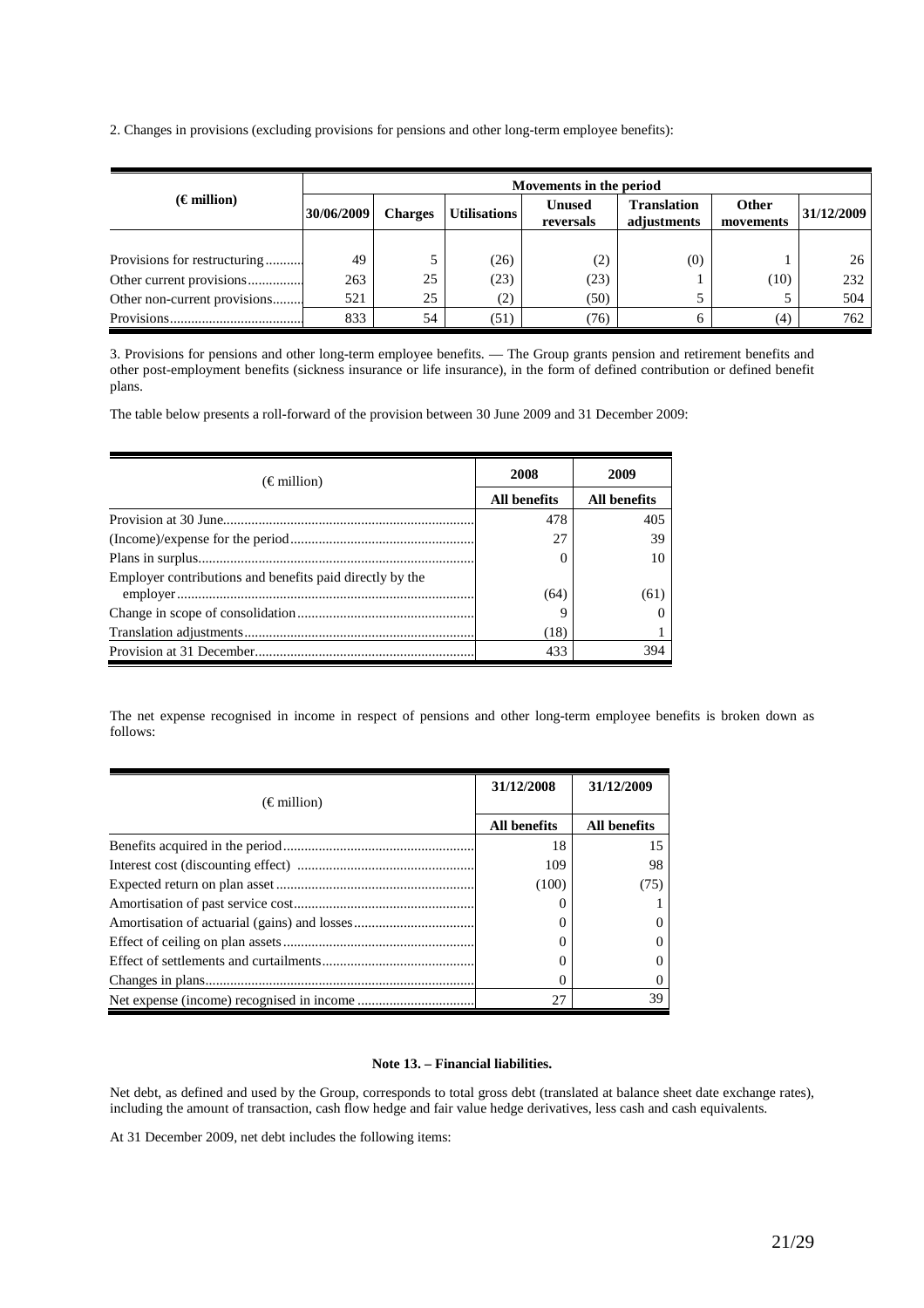| $\epsilon$ million)                                                                           | 30/06/2009 | 31/12/2009 |
|-----------------------------------------------------------------------------------------------|------------|------------|
|                                                                                               |            |            |
| Bonds issued                                                                                  | 2,540      | 2,530      |
| Current financial liabilities (excluding bonds)                                               | 366        | 659        |
| Non-current financial liabilities (excluding bonds)                                           | 8,315      | 7,693      |
| Non-current derivative instruments relating to the fair value hedging of financial assets and |            |            |
| liabilities                                                                                   | 188        | 208        |
| Cash and cash equivalents                                                                     | (520)      | (768)      |
| Net debt                                                                                      | 10,888     | 10,323     |

1. Breakdown of gross debt by maturity:

| $(\epsilon$ million)                                                                                     | 30/06/2009    | 31/12/2009   |
|----------------------------------------------------------------------------------------------------------|---------------|--------------|
| Short-term debt                                                                                          | 332           | 631          |
| Portion of long-term debt due within 1 year                                                              | 51            | 60           |
| Total current debt (less than 1 year)                                                                    | 383           | 692          |
| Portion of long-term debt due between 1 to 5 years<br>Portion of long-term debt due in more than 5 years | 10,203<br>822 | 9,572<br>827 |
| Total non-current debt (more than 1 year)                                                                | 11,025        | 10,399       |
| Gross debt                                                                                               | 11,408        | 11,091       |

Maturities due within 1 year accounted for 6% of total gross debt.

2. Breakdown of net debt by type and by currency, after the effects of hedging, at 31 December 2009:

| $(\epsilon \text{ million})$ | <b>Total</b> | <b>Syndicated loan</b><br>(section 6) | <b>Commercial</b><br>paper | <b>Bonds</b><br>(section 7 and<br>8) | Cash and cash<br>equivalents | <b>Exchange rate</b><br>swap and others |
|------------------------------|--------------|---------------------------------------|----------------------------|--------------------------------------|------------------------------|-----------------------------------------|
| <b>EUR</b>                   | 5,457        | 1,352                                 | 278                        | 1,674                                | (162)                        | 2,315                                   |
| <b>USD</b>                   | 5,959        | 6,055                                 |                            |                                      | (88)                         | (8)                                     |
| <b>JPY</b>                   | 94           | 60                                    |                            |                                      | (2)                          | 37                                      |
| <b>GBP</b>                   | (536)        |                                       |                            | 856                                  | (40)                         | (1, 351)                                |
| Other currencies             | (652)        |                                       |                            |                                      | (476)                        | (177)                                   |
| Total                        | 10,323       | 7,467                                 | 278                        | 2,530                                | (768)                        | 815                                     |

3. Breakdown of net debt by currency and by maturity, after the effects of hedging, at 31 December 2009:

| $(\epsilon \text{ million})$<br><b>Total</b> |        | $<$ 1 year | $>1$ year and<br>< 5<br>vears | $>$ 5 years | Cash and cash<br>equivalents |
|----------------------------------------------|--------|------------|-------------------------------|-------------|------------------------------|
| <b>EUR</b>                                   | 5,457  | 1,435      | 3,390                         | 794         | (162)                        |
| <b>USD</b>                                   | 5,959  | (11)       | 6,058                         | 0           | (88)                         |
| <b>JPY</b>                                   | 94     | 37         | 60                            | $\bf{0}$    | (2)                          |
| <b>GBP</b>                                   | (536)  | (549)      | 54                            | 0           | (40)                         |
| Other currencies                             | (652)  | (220)      | 11                            | 33          | (476)                        |
| Total                                        | 10,323 | 692        | 9,572                         | 827         | (768)                        |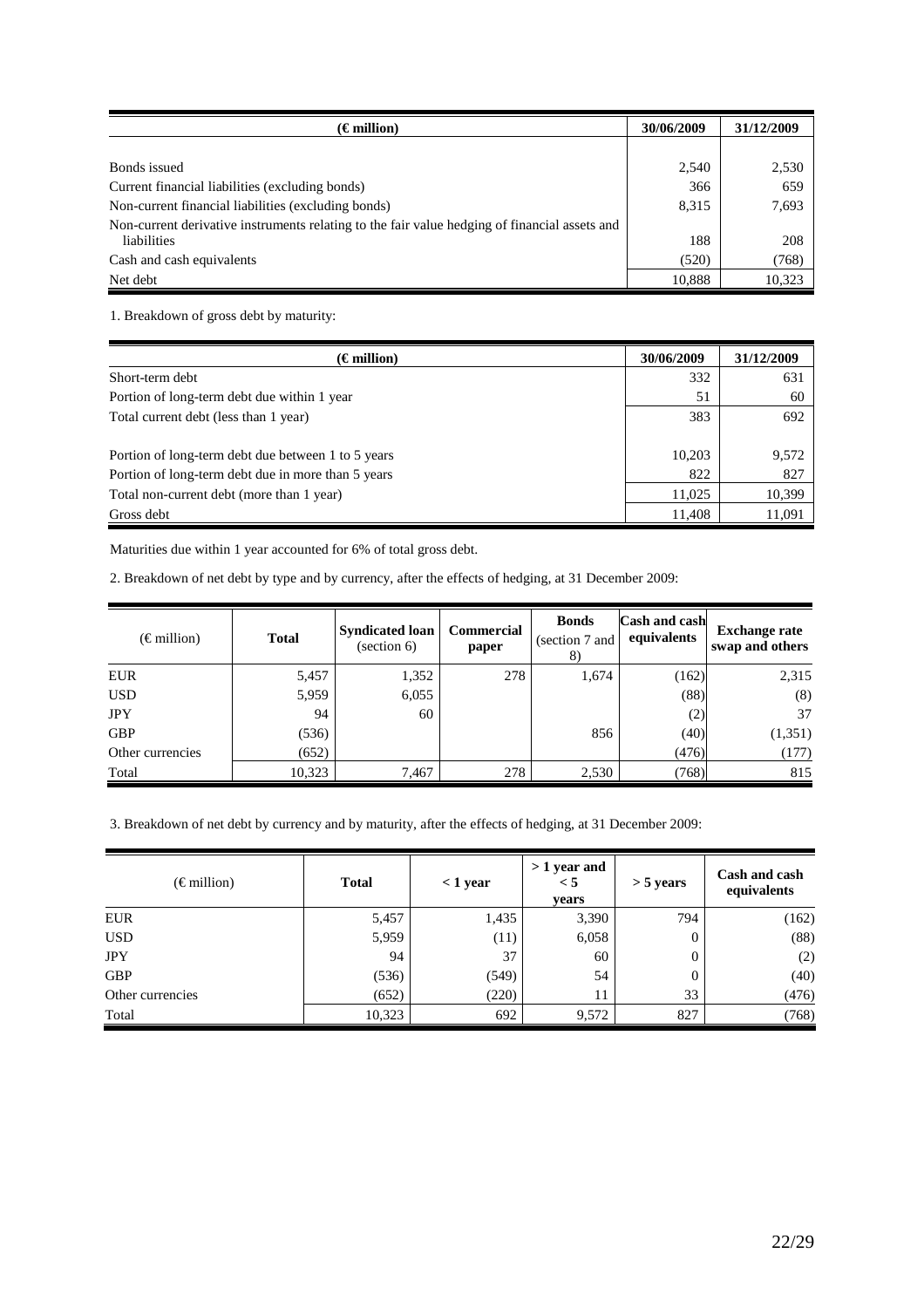4. Breakdown of types of interest rate hedge by currency at 31 December 2009:

| $(\epsilon \text{ million})$ | Net debt by<br>currency | <b>Fixed debt</b> | "Capped"<br>variable debt | Non-hedged<br>variable debt | Cash and cash<br>equivalents | % debt<br>hedged/fixed |
|------------------------------|-------------------------|-------------------|---------------------------|-----------------------------|------------------------------|------------------------|
| <b>EUR</b>                   | 5,457                   | 1,875             | 750                       | 2,994                       | (162)                        | 48%                    |
| <b>USD</b>                   | 5,959                   | 2,603             | 1,805                     | 1,639                       | (88)                         | 74%                    |
| <b>JPY</b>                   | 94                      |                   |                           | 97                          | (2)                          | 0%                     |
| <b>GBP</b>                   | (536)                   |                   |                           | (496)                       | (40)                         | 0%                     |
| Other currencies             | (652)                   |                   |                           | (177)                       | (476)                        | 0%                     |
| Total                        | 10,323                  | 4,478             | 2,555                     | 4,058                       | (768)                        | 68%                    |

Of the total €7,033 million of hedged fixed rate debt, €4,478million originated from debt raised or swapped at a fixed rate. On the basis of such debt and interest rates at 31 December 2009, the euro and American dollar collars being activated downward, a 10 basis points change in interest rates would have an impact on the Group's interest costs of €4 million.

5. Schedule of financial liabilities at 31 December 2009. —

The following table shows the maturity of future financial liability-related cash flows (nominal and interest). Variable interest flows have been estimated on the basis of 31 December 2009 rates.

| $(\epsilon \text{ million})$              | <b>Balance</b><br>sheet value | <b>Contractual</b><br>flows $(*)$ | $< 6$ months | 6 to 12<br>months |         |       |         | 1 to 2 years 2 to 3 years 3 to 4 years $ 4 \text{ to } 5 \text{ years}  > 5 \text{ years}$ |       |
|-------------------------------------------|-------------------------------|-----------------------------------|--------------|-------------------|---------|-------|---------|--------------------------------------------------------------------------------------------|-------|
| Interest-bearing loans<br>and borrowings: | (10, 882)                     | (11, 727)                         | (771)        | (102)             | (2,520) | (195) | (6,894) | (356)                                                                                      | (889) |
| Cross currency<br>swaps:                  | (208)                         |                                   |              |                   |         |       |         |                                                                                            |       |
| - Payable flows                           |                               | (1,058)                           | (5)          | (5)               | (670)   | (4)   | (4)     | (370)                                                                                      |       |
| - Receivable flows                        |                               | 911                               | 30           | 14                | 537     | 16    | 16      | 298                                                                                        |       |
| Derivative<br>$in$ struments $-$          |                               |                                   |              |                   |         |       |         |                                                                                            |       |
| liability position :                      | (251)                         | (432)                             | (98)         | (81)              | (108)   | (91)  | (47)    | (5)                                                                                        |       |
| Total                                     | (11,340)                      | (12, 305)                         | (844)        | (174)             | (2,761) | (273) | (6,929) | (434)                                                                                      | (889) |

(\*) : including interests

In order to manage its liquidity risk, the Group has cash on hand at 31 December 2009 for €768 million as well as facilities available for €1.9 billion. These facilities allow the Group to be able to reimburse its short term financial debt (less than one year), without any additional financing.

6. Vin&Sprit syndicated loan — On 23 July 2008, Pernod Ricard drew down part of the credit facilities made available under the multi-currency syndicated loan agreement signed on 27 March 2008 for a total available amount of €4,988 million (of which €2,020 million multi-currency) and \$10,138 million. At 31 December 2009, drawdowns on this credit facility amounted to €1,352 million, \$8,724 million and YEN8,000 million, being a total amount of €7,467 million. The credit facilities, whether revolving or with fixed maturity, denominated in euros, US dollars or multi-currency, bear interest at a rate corresponding to the applicable LIBOR (or, for euro-denominated borrowings, EURIBOR), increased by a pre-determined margin and other mandatory costs. These facilities have maturities ranging from one to five years. These borrowings enabled the Group to repay the amounts due under the syndicated loan signed in August 2005, to finance the cash portion of the Allied Domecq acquisition price and to repay certain debt owed by the Group.

In the context of the syndicated loan, the Group committed itself to complying with the net debt/EBITDA ratio and the EBITDA/financial costs ratio. At 31 December 2009, the Group fully complies with both ratios.

7. Bond issue. — On 6 December 2006, the Group issued bonds for a total amount of €850 million in two tranches which have the following features:

- Tranche 1 – variable rate

The €300 million tranche 1 has a residual maturity of one and a half year (maturity date: 6 June 2011) and carries interest at the Euribor 3-month rate plus 50 basis points.

- Tranche 2 – fixed rate

The €550 million tranche 2 has a residual maturity of four years (maturity date: 6 December 2013), and carries interest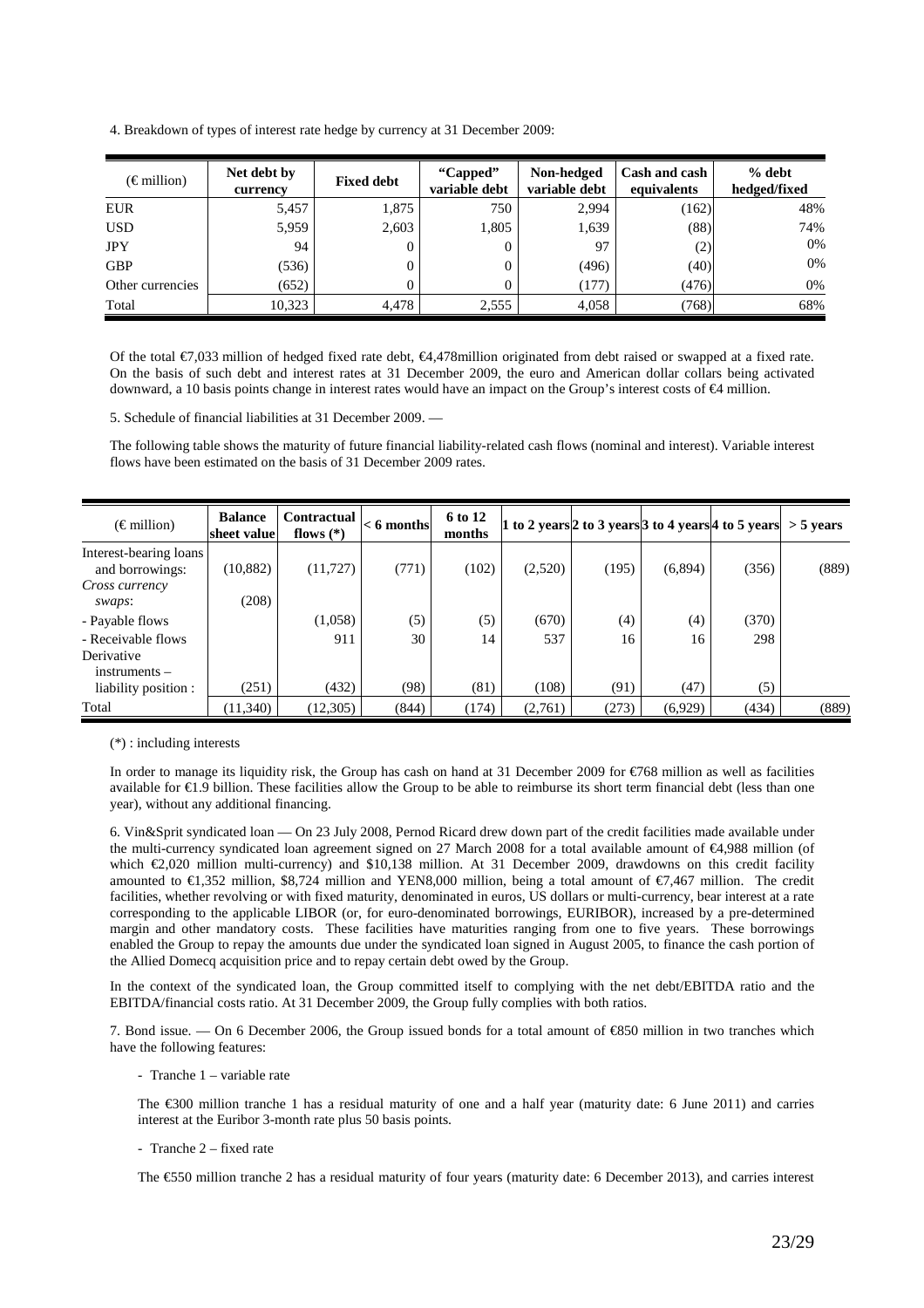at a fixed rate of 4.625%.

On 15 June 2009, Pernod Ricard SA issued €800 million of bonds with the following characteristics: remaining period to maturity of 5 years (maturity date: 15 January 2015) and bearing fixed-rate interest of 7%.

8. Allied Domecq bonds. — At 31 December 2008, bonds issued by Allied Domecq Financial Services Ltd are composed of an amount of £450 million bearing a nominal interest rate of 6.625% maturing on 18 April 2011 and an amount of £250 million bearing a nominal interest rate of 6.625% maturing on 12 June 2014.

### **Note 14. – Notes to the consolidated cash flow statement.**

1. Changes in working capital requirements. — Pernod Ricard has developed its programmes to sell receivables and has increased the amounts sold by €262 million since the beginning of the period. Since most of the risks and rewards have been transferred, the receivables have been derecognised at 31 December 2009.

2. Acquisitions of non-financial non-current assets. — Acquisitions of non-financial non-current assets primarily comprise the purchase of barrels, casks and equipment, as well as the building of new warehouses or distilleries in production subsidiaries.

3. Disposals of tangibles and intangible assets. — On 27 July 2009, the Group sold coffee liqueur brand Tia Maria to Illva Saronno for €125 million.

4. Increase/decrease in loans. — Following the disposal of the Tia Maria liquor and the development of the programmes to sell receivables, the Group has proceeded to mandatory reimbursements of €60 million and \$155 million of the syndicated loan since the beginning of the period.

### **Note 15. – Shareholders' equity.**

1. Share capital. — Pernod Ricard's share capital changed as follows between 1 July and 31 December 2009:

|                                                         | Number of<br>shares | Amount<br>$(\epsilon$ million) |
|---------------------------------------------------------|---------------------|--------------------------------|
| Share capital at 30 June 2009                           | 258,640,536         | 401                            |
| Bonus share grant                                       | 5,174,153           | 8                              |
| Exercise of options as part of share subscription plans | 171,853             | $\Omega$                       |
| Share capital at 31 December 2009                       | 263,986,542         | 409                            |

Only one category of shares, fully paid ordinary shares, exists. These shares obtain double voting rights if they have been nominally registered for an uninterrupted period of 10 years.

2. Treasury shares. — At 31 December 2009, Pernod Ricard SA and its controlled subsidiaries held 1,205,901 Pernod Ricard shares for a value of €70 million.

These treasury shares are reported, at cost, as a deduction from shareholders' equity.

3. Dividends paid and proposed. — Following the resolution agreed upon during the Shareholders' Meeting of 2 November 2009, the total dividend in respect of the financial year ended 30 June 2009 was €0.50 per share.

# **Note 16. – Share-based payments.**

The Group recognised an expense of  $E15$  million within operating profit relating to the stock option plans applicable at 31 December 2009 and a €0.2 million expense in respect of the SARs programme (Stock Appreciation Right). A liability of €2 million is recognised in other current liabilities at 31 December 2009 in respect of the SARs programmes.

No new stock option plan has been granted since 30 June 2008. Options granted by the plan of 2 November 2004 became exercisable from 18 November 2008.

All plans are either equity or cash-settled.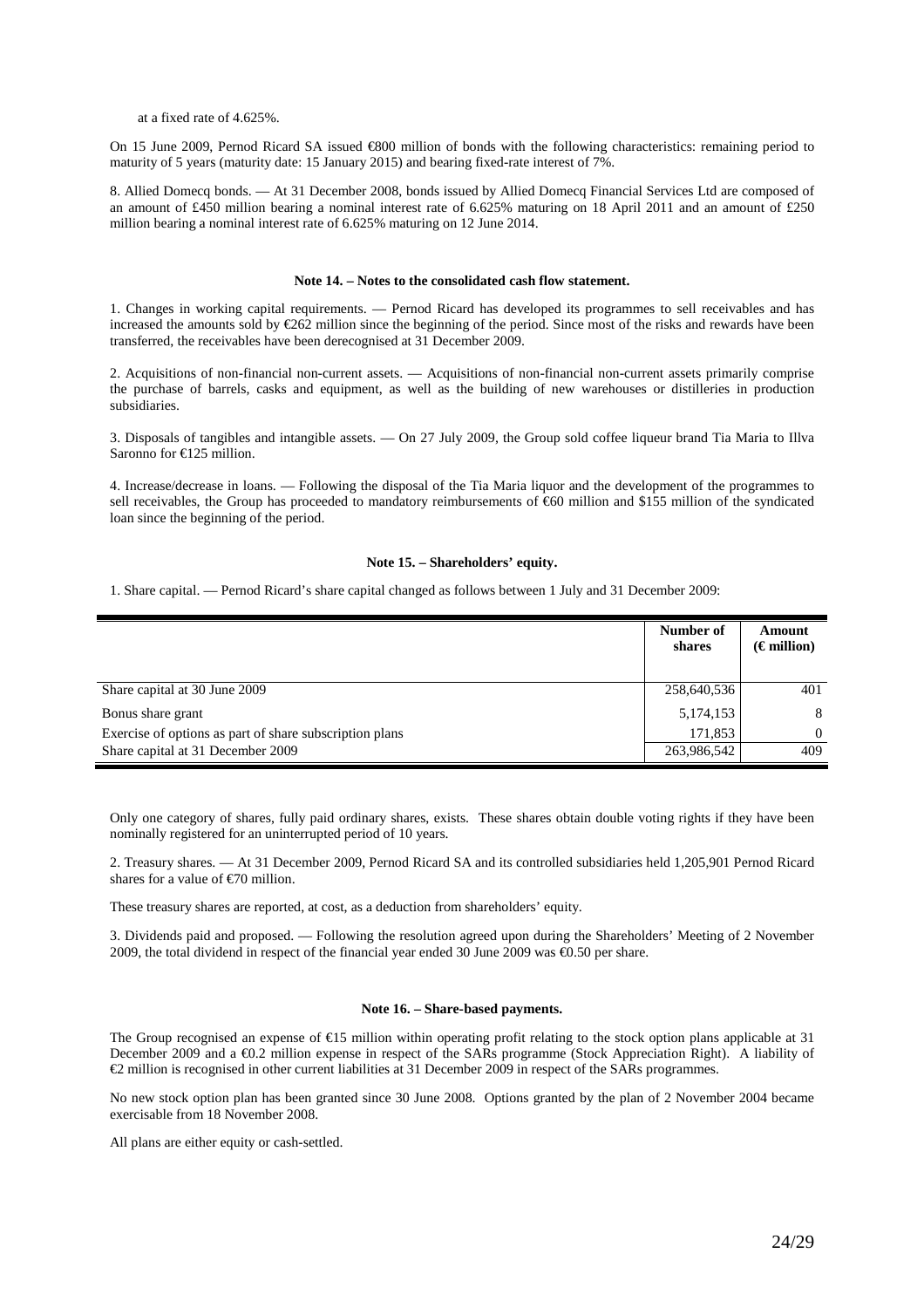The number of unexercised options changed as follows between 30 June 2009 and 31 December 2009:

|                                                   | Units      |
|---------------------------------------------------|------------|
| Number of unexercised options at 30 June 2008     | 10,295,637 |
| Number of options exercised during the period     | (523, 275) |
| Number of options cancelled over the period       | (152, 522) |
| Number of unexercised options at 31 December 2008 | 9,619,840  |

# **Note 17. – Off-balance sheet commitments and litigation.**

| $(\epsilon \text{ million})$         | <b>Total</b> | $\langle$ 1 year | $>1$ year and<br>$<$ 5 years | $>$ 5 years                 |
|--------------------------------------|--------------|------------------|------------------------------|-----------------------------|
| Guarantees received                  | 40           | 30               |                              |                             |
| Guarantees granted                   | 979          | 141              | 797                          | 42                          |
| Contractual obligations:             |              |                  |                              |                             |
| - Unconditional purchase obligations | 796          | 241              | 466                          | 89                          |
| - Operating lease agreements         | 224          | 48               | 107                          | 69                          |
| - Other contractual obligations      | 17           |                  |                              | $\mathcal{D}_{\mathcal{L}}$ |

1. Details of main commitments and obligations.

In the context of past acquisitions, warranties with respect to the adequacy of liabilities, notably of a tax-related nature, were granted. Provisions have been recognised to the extent of the amount of the risks as estimated by Group.

# Main guarantees granted:

 — The Group guaranteed the Allied Domecq pension fund for the contributions owed to it by Allied Domecq Holdings Ltd and its subsidiaries. In addition, the Group granted a guarantee to the holders of the Allied Domecq bonds, whose amount was €788 million at 31 December 2008.

2. Contractual obligations. — In the context of their wine and champagne production operations, the Group's Australian, New Zealand and French subsidiaries, namely, PR Australia, PR New Zealand and Mumm Perrier–Jouët are committed at 31 December 2009, respectively, in amounts of €181 million, €47 million and €304 million under certain puchase obligations of grapes.

In the context of its cognac production activity, the Group's French subsidiary, Martell, is committed in an amount of €183 million under matured spirit supply agreements.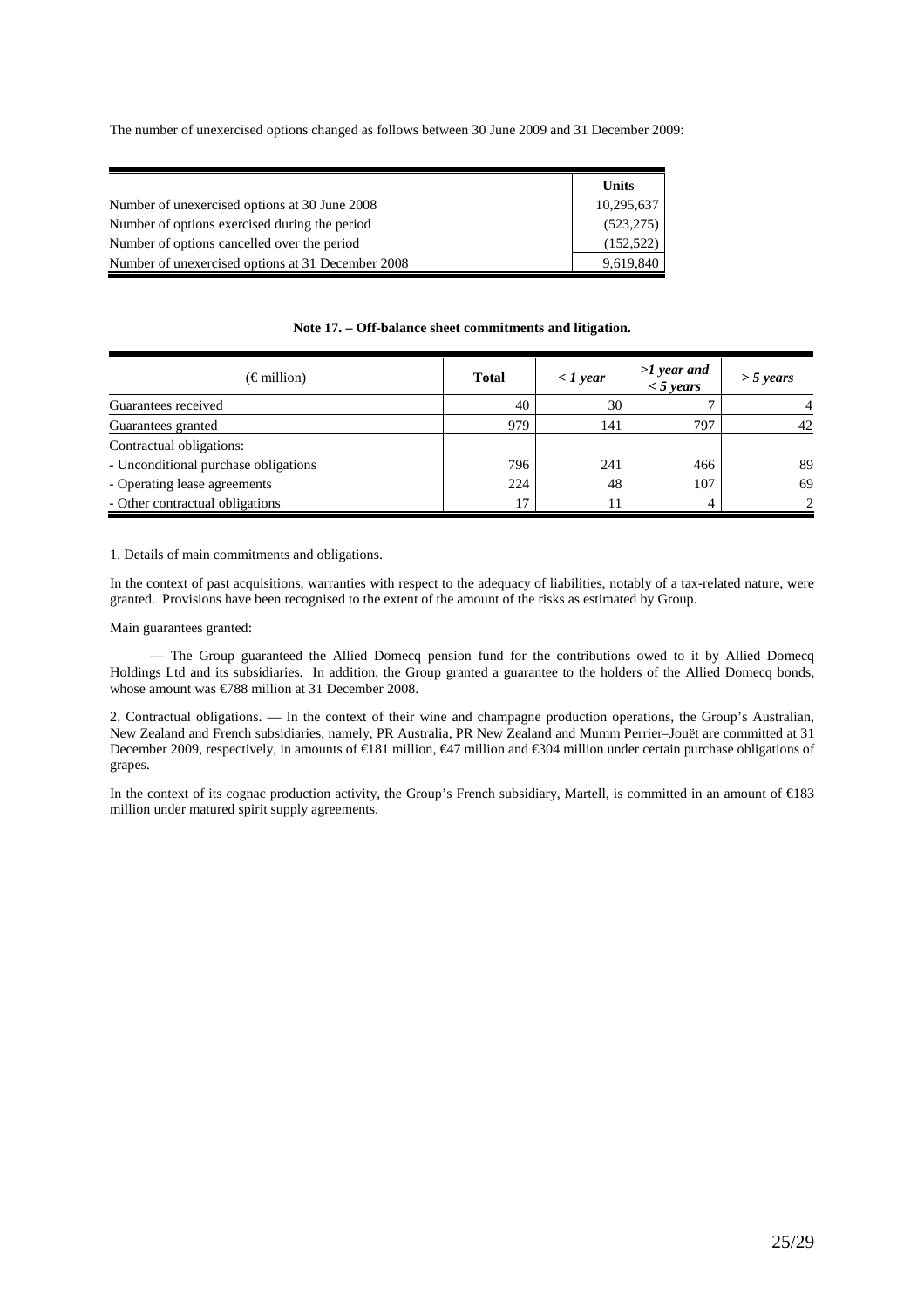# 3. Financial instruments.

— Fair value of financial instruments.

| $(\in$ million)                            | IAS 39 category                                                                                               | <b>Fair value at</b><br>31/12/2009 | Carrying<br>amount at<br>31/12/2009 | <b>Financial</b><br><b>instruments</b><br>included in net<br>debt |
|--------------------------------------------|---------------------------------------------------------------------------------------------------------------|------------------------------------|-------------------------------------|-------------------------------------------------------------------|
| Assets                                     |                                                                                                               |                                    |                                     |                                                                   |
| Trade receivables                          | Receivables at amortised cost                                                                                 | 1,404                              | 1,404                               |                                                                   |
| Other current assets                       | Receivables at amortised cost                                                                                 | 155                                | 155                                 |                                                                   |
| Non-current financial assets:              |                                                                                                               |                                    |                                     |                                                                   |
| - Available-for-sale financial assets      | Available-for-sale financial assets at<br>fair value through equity<br>Financial assets at fair value through | 40                                 | 40                                  |                                                                   |
| - Guarantees and deposits                  | equity                                                                                                        | 69                                 | 69                                  |                                                                   |
| - Investment-related loans and receivables | Receivables at amortised cost<br>Financial assets at fair value through                                       | $\overline{\mathcal{A}}$           | 4                                   |                                                                   |
| - Other financial assets                   | equity                                                                                                        | 14                                 | 14                                  |                                                                   |
| Derivative instruments - assets            | Financial assets at fair value<br>Financial assets at fair value through                                      | 17                                 | 17                                  |                                                                   |
| Cash and cash equivalents                  | income                                                                                                        | 768                                | 768                                 | 768                                                               |
| Cash and cash equivalents                  |                                                                                                               |                                    |                                     | 768                                                               |
| Liabilities                                |                                                                                                               |                                    |                                     |                                                                   |
| <b>Bonds</b>                               | Financial liabilities at amortised cost                                                                       | 2,579                              | 2,530                               | 2,530                                                             |
| Bank loans – current:                      |                                                                                                               |                                    |                                     |                                                                   |
| - Syndicated loan                          | Financial liabilities at amortised cost                                                                       | $\Omega$                           | $\Omega$                            | $\Omega$                                                          |
| - Commercial paper                         | Financial liabilities at amortised cost                                                                       | 278                                | 278                                 | 278                                                               |
| - Other                                    | Financial liabilities at amortised cost                                                                       | 381                                | 381                                 | 381                                                               |
| Bank loans – non-current:                  |                                                                                                               |                                    |                                     |                                                                   |
| - Syndicated loan                          | Financial liabilities at amortised cost                                                                       | 7,467                              | 7,467                               | 7,467                                                             |
| - Other                                    | Financial liabilities at amortised cost                                                                       | 173                                | 173                                 | 173                                                               |
| Finance lease obligations                  | Financial liabilities at amortised cost                                                                       | 54                                 | 54                                  | 54                                                                |
| Derivative instruments - liabilities       | Financial liabilities at fair value                                                                           | 469                                | 469                                 | 208                                                               |
| <b>Gross financial debt</b>                |                                                                                                               |                                    |                                     | 11,091                                                            |
| <b>Net financial debt</b>                  |                                                                                                               |                                    |                                     | 10,323                                                            |

The methods used are as follows:

— Debt: the fair value of the debt is determined for each loan by discounting future cash flows on the basis of market rates at the balance sheet date, adjusted for the Group's credit risk. For floating rate, bank debt fair value is approximately equal to carrying amount.

— bonds: market liquidity enabled the bonds to be valued at their fair value;

— other long-term financial liabilities: the fair value of other long-term financial liabilities is calculated for each loan by discounting future cash flows using an interest rate taking into account the Group's credit risk at the balance sheet date;

— Derivative instruments: the fair value of forward foreign currency and interest rate and foreign currency swaps were calculated based on available market price and using standard valuation models.

4. Litigation. — Other than non-material litigation and/or litigation arising in the normal course of the Group's business, only developments affecting litigations mentioned in the annual report on the consolidated financial statements at 30 June 2009 are mentioned hereafter:

Disputes relating to brands

Havana Club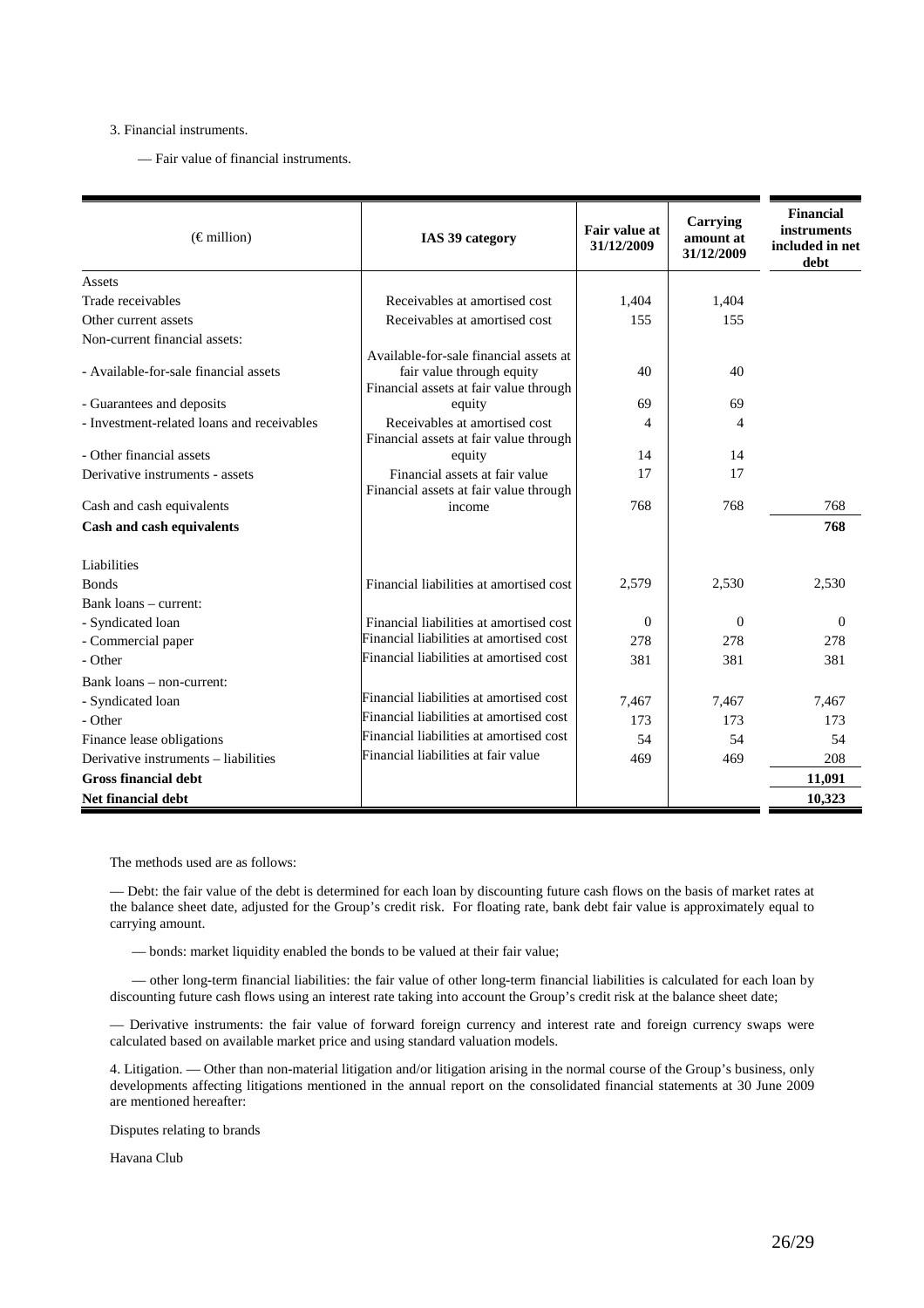The Havana Club brand is owned in most countries by a joint-venture company called Havana Club Holding S.A. (HCH), of which Pernod Ricard is a shareholder. In some countries, including the United States, the brand is owned by a Cuban company called Cubaexport. Ownership of this brand is currently being challenged, particularly in the United States and in Spain by a competitor of Pernod Ricard.

In 1998, the United States passed a law relating to the conditions for the protection of brands nationalized by the Castro regime. This law was condemned by the World Trade Organization (WTO) in 2002 but to date the United States has not amended its legislation to comply with the WTO decision.

The Office of Foreign Assets Control (OFAC) decided that this law had the effect of preventing any renewal of the "Havana Club" brand, which is owned in the United States by Cubaexport. In August 2006, the United States Patent and Trademark Office (USPTO) denied Cubaexport's application for renewal of the Havana Club brand following guidance from OFAC. Cubaexport has petitioned the Director of the USPTO to reverse this decision and has also filed a claim against OFAC in the Federal District Court for the District of Columbia, challenging OFAC's decision and the law and regulations applied by OFAC. On 30 March 2009, the Federal District Court for the District of Columbia ruled against Cubaexport. Cubaexport lodged an appeal against the ruling. A decision could be rendered before the end of 2011. Cubaexport's petition against the USPTO's decision has been stayed pending the final and binding outcome of the OFAC proceedings.

A competitor of the Group has petitioned the USPTO to cancel the Havana Club trademark, which is registered in the name of Cubaexport. On 29 January 2004, the USPTO denied the petition and refused to cancel the trademark registration. As this decision was appealed, proceedings are now pending before the Federal District Court for the District of Columbia. These proceedings have been stayed pending the outcome of Cubaexport's petition to the USPTO.

In August 2006, this competitor introduced a Havana Club rum in the United States which is manufactured in Puerto Rico. Pernod Ricard USA has instituted proceedings in the Federal District Court for the District of Delaware on the grounds that the competitor is falsely claiming to own the Havana Club trademark and that this false claim and the use of the "Havana Club" trademark on rum of non-Cuban origin is misleading to consumers and should be prohibited. A decision could be rendered by the first semester of 2010.

HCH's rights relating to the Havana Club brand were confirmed in June 2005 by the Spanish Court of First Instance as a result of proceedings initiated in 1999, in particular by this same competitor. The decision was appealed by the plaintiffs before the Madrid Provincial Court, but their appeal was rejected in February 2007. They have appealed before the Spanish Supreme Court, which should rule on the substance of the case before 2013 if the appeal is confirmed as being admissible.

#### Stolichnaya Trademark

Allied Domecq International Holdings B.V. and Allied Domecq Spirits & Wine USA, Inc., together with SPI Spirits and other parties, are defendants in an action brought in the United States District Court for the Southern District of New York by entities that claim to represent the interests of the Russian Federation on matters relating to ownership of the trademarks for vodka products in the United States. In the action, the plaintiffs challenged Allied Domecq International Holdings B.V.'s then-ownership of the Stolichnaya trademark in the United States, and sought damages based on Allied Domecq's sales of Stolichnaya vodka products in the United States, including the disgorgement of all related profits. On 31 March, 2006, Judge George Daniels dismissed all of the plaintiffs' claims concerning Allied Domecq International Holdings B.V.'s thenownership of the Stolichnaya trademark in the United States. The plaintiffs have filed in the United States Court of Appeals for the Second Circuit an appeal of the portion of the 31 March, 2006 decision dismissing their trademark ownership, trademark infringement and fraud claims (as well as the dismissal of certain claims brought only against the S.P.I. entities). That appeal was argued on 15 December 2009, and supplemental briefings (at the Court's request) was completed on 15 January 2010. The court is expected to rule on the appeal later in 2010.

#### Commercial disputes

The Republic of Colombia, as well as several Colombian regional departments, brought a lawsuit in October 2004 before the US District Court for the Eastern District of New York against Pernod Ricard S.A., Pernod Ricard USA LLC, Diageo Plc, Diageo North America Inc. (f/k/a Guinness UDV America Inc. f/k/a UDV North America Inc f/k/a Heublein Inc.), United Distillers Manufacturing Inc., UDV North America Inc. and Seagram Export Sales Company Inc.

The plaintiffs' claims are that these companies have committed an act of unfair competition against the Colombian government and its regional departments (which hold a constitutional monopoly on the production and distribution of spirits) by selling their products through illegal distribution circuits and by receiving payments from companies involved in money laundering. Pernod Ricard contests this claim.

The defendants moved to dismiss the lawsuit on a variety of grounds, including that the Court lacks subject matter jurisdiction, that Colombia is a more convenient forum, and that the Complaint fails to state a legal claim. On 19 June 2007, the District Court granted in part and denied in part the defendants' motions to dismiss.

On 18 January 2008, the Second Circuit Court of Appeals refused to review the District Court's decision.

The Parties are now in discovery regarding the Plaintiffs' claims that were not dismissed. Pernod Ricard will continue to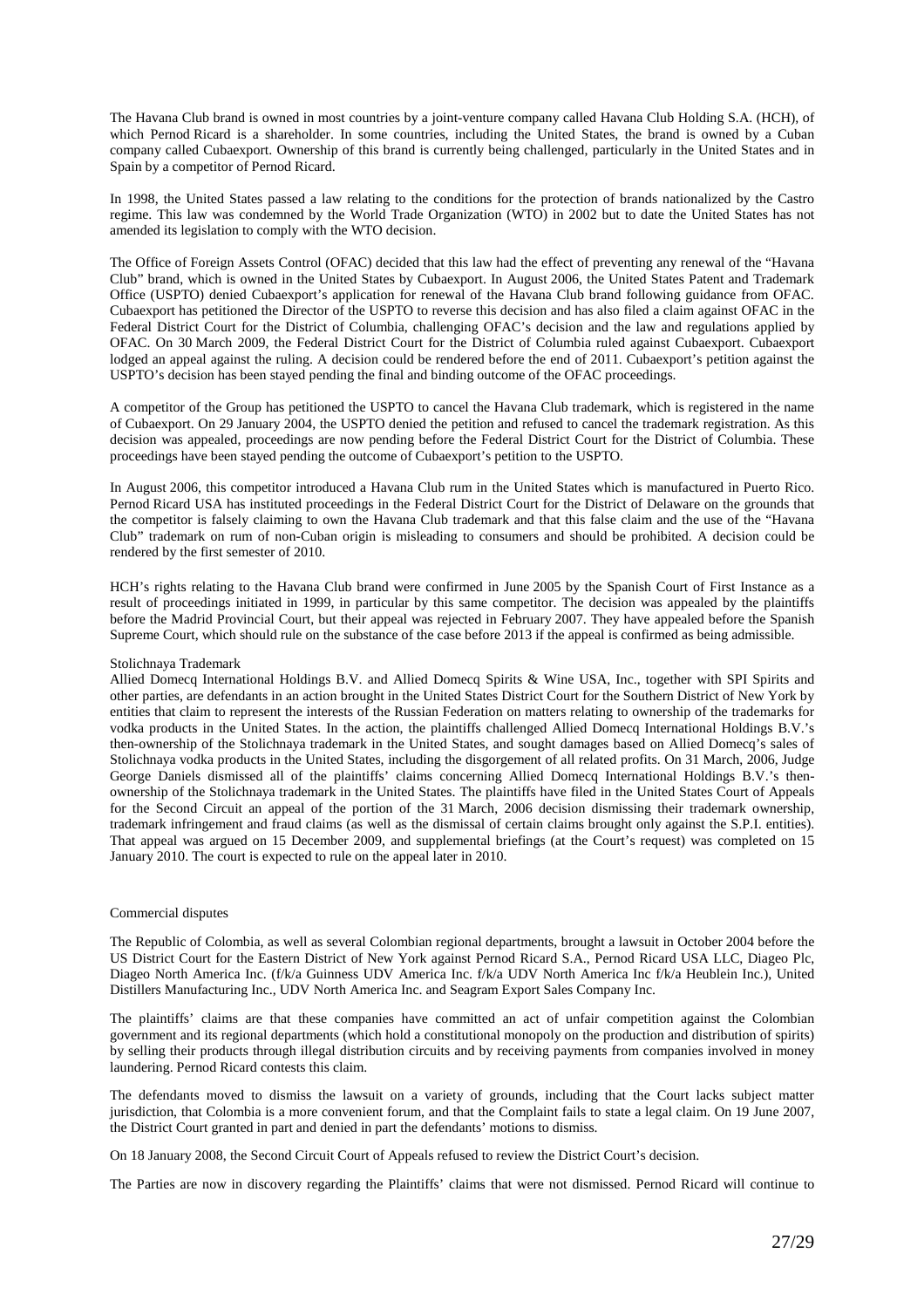### vigorously defend itself against the claims.

Excise duties in Turkey

Allied Domecq Istanbul Iç ve Dis Ticaret Ltd. Sti ("Allied Domecq Istanbul"), as well as some of its competitors, is involved in a customs dispute over the customs valuation of certain Turkish imports. The main issue is whether the duty free sales price can be used as the basis for declaring the customs value of Turkish imports. The customs authorities have taken legal action against Allied Domecq Istanbul in Turkey for non-compliance with customs regulations in respect of 249 imports. Allied Domecq Istanbul is actively defending its position.

### Putative class actions in the United States of America

#### Origin of Stolichnaya

On 18 October 2006, Russian Standard Vodka (USA), Inc. and Roust Trading Limited brought an action against Allied Domecq Spirits & Wine USA, Inc. ("ADSW USA") and Pernod Ricard USA, LLC ("PR USA") in the United States District Court for the Southern District of New York. On 4 December 2006, the plaintiffs filed an amended complaint adding S.P.I. Group SA and S.P.I. Spirits (Cyprus) Limited (together, "SPI") as defendants. The plaintiffs allege that the defendants are engaged, in false advertising under federal and New York State law, and also in unlawful trade practices and unfair competition, by advertising and promoting Stolichnaya vodka as "Russian vodka" and by making certain related claims on their website and in their advertising campaigns. The plaintiffs are also seeking a declaratory judgment by the Court that they have not engaged in false advertising by virtue of their public statements challenging the "Russian" character of Stolichnaya vodka, and are seeking damages, including the disgorgement of all related profits made by the Group.

Since the filing of this case, the parties have been engaged in motion practice and discovery. In February 2009, the defendants all moved for summary judgment. SPI argues principally that the plaintiffs lack standing.

PR USA and ADSW USA primarily argue that the plaintiffs are no longer entitled to seek relief against PR USA and ADSW USA, as they have ceased all involvement with the Stolichnaya brand in the United States. PR USA and ADSW USA also adopt SPI's arguments in their own motion.

In November 2009, the case was reassigned a new Judge. The new Judge held a conference with the parties on 29 January 2010. The Judge has asked the parties to submit a joint letter by 12 February 2010 to report on the status of settlement negotiations. If the case is not settled by that date, the Court has indicated that it will be willing to consider the parties' renewed summary judgment motions.

# **Note 18. – Related parties.**

During the first half-year ended 31 December 2009, relations between the Group and its associates remained the same as in the financial year ended 30 June 2009, as mentioned in the annual report. In particular, no transactions considered unusual with regards to their nature or amount occurred over the period.

# **Note 19. – Events after the balance sheet date.**

On 15 February 2010, the Group has announced that it had signed an agreement to dispose of a number of Swedish and Danish assets to Altia for a cash consideration of SEK835 million, or €82 million.